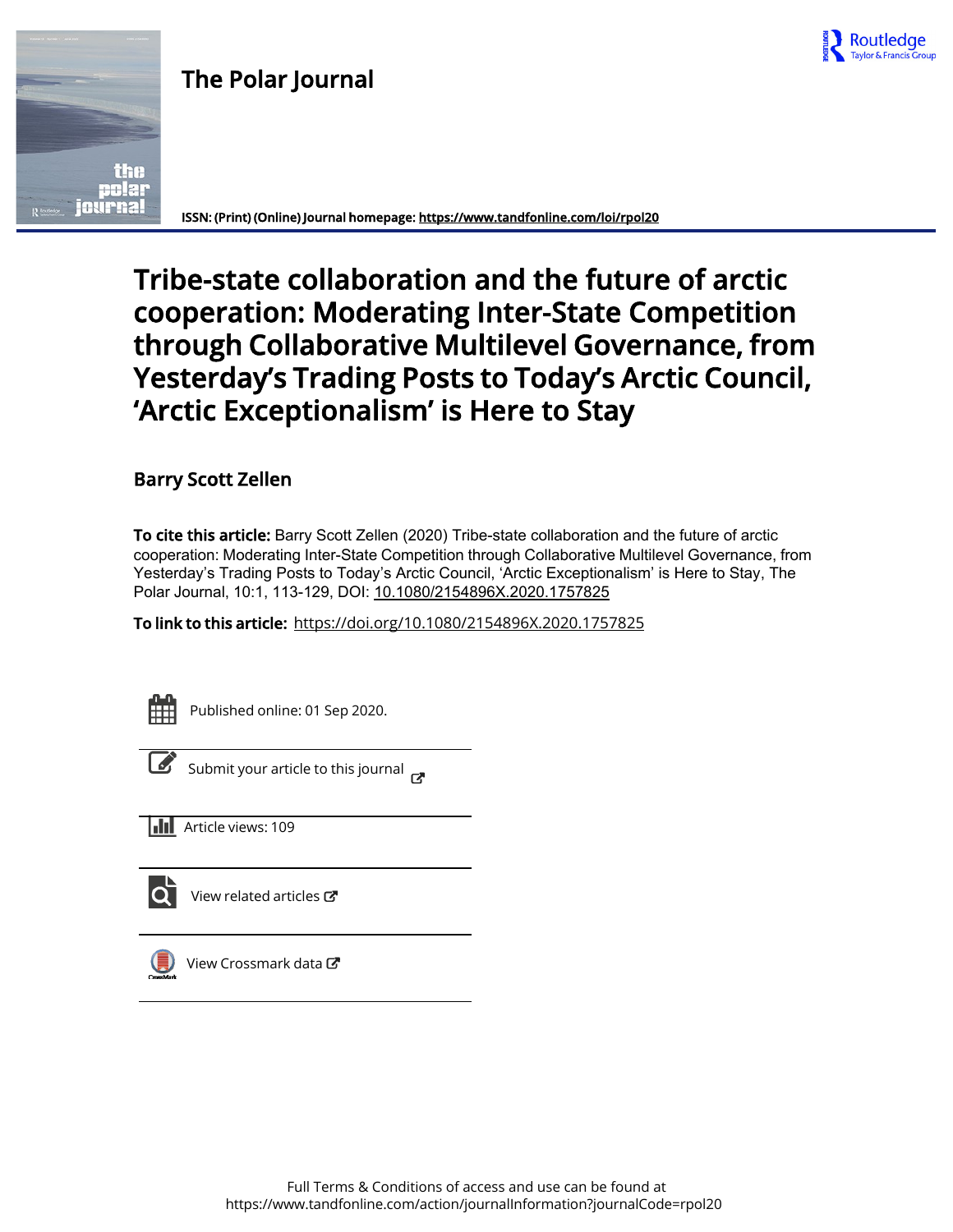#### **ARTICLE**



Check for updates

# **Tribe‐state collaboration and the future of arctic cooperation: Moderating Inter‐State Competition through Collaborative Multilevel Governance, from Yesterday's Trading Posts to Today's Arctic Council, 'Arctic Exceptionalism' is Here to Stay**

#### Barry Scott Zellen

Center for Arctic Study and Policy (CASP), United States Coast Guard Academy, New London, CT, USA

#### **ABSTRACT**

 matic collaboration at the international level through the Arctic revised diplomatic and strategic policies of numerous states with A long history of collaboration between the indigenous peoples and the sovereign states of Arctic North America has helped the Arctic region become one of the world's most stable and cooperative regions, dating as far back as the colonial era's chartered companies and the network of northern trading posts they established, and continuing into contemporary times with the introduction of new institutions for self-governance at the domestic level, and for diplo-Council. This stability has yielded a widely recognised spirit of international collaboration often referred to as 'Arctic Exceptionalism.' This exceptionalism has come under new pressures from the recent shift towards great power competition in the Arctic, as articulated in Arctic interests and/or aspirations, in notable contrast to prior decades of an explicit mutual commitment to Arctic collaboration. This long history of economic integration and globalisation, dating back to the days of the Hudson's Bay Company (HBC) and Russian America Company (RAC), has established an enduring foundation for the region's continued stability, sustained by the dynamic and increasingly frequent interactions between indigenous peoples and sovereign states, from the very first trading posts to today's globalised mix of multinational and native-owned corporations borne of the Arctic land claims experience.

## **Historical introduction**

 passing numerous and diverse regional jurisdictions with significant indigenous popula-An imperial crossroads of global – and in particular, economic – importance for centuries, Arctic North America remains largely underdeveloped and underpopulated when compared to other such crossroads of empire around the world. It is a vast, single region spanning five littoral countries (and three non-littoral countries), and encomtions – often local demographic majorities, and when not, usually major pluralities. The transnational nature of the Arctic is rooted in the region's distinct history shaped

**CONTACT Barry Scott Zellen a barryzellen@yahoo.com** 

Moderating Inter-State Competition through Collaborative Multilevel Governance, from Yesterday's Trading Posts to Today's Arctic Council, 'Arctic Exceptionalism' is Here to Stay

© 2020 Informa UK Limited, trading as Taylor & Francis Group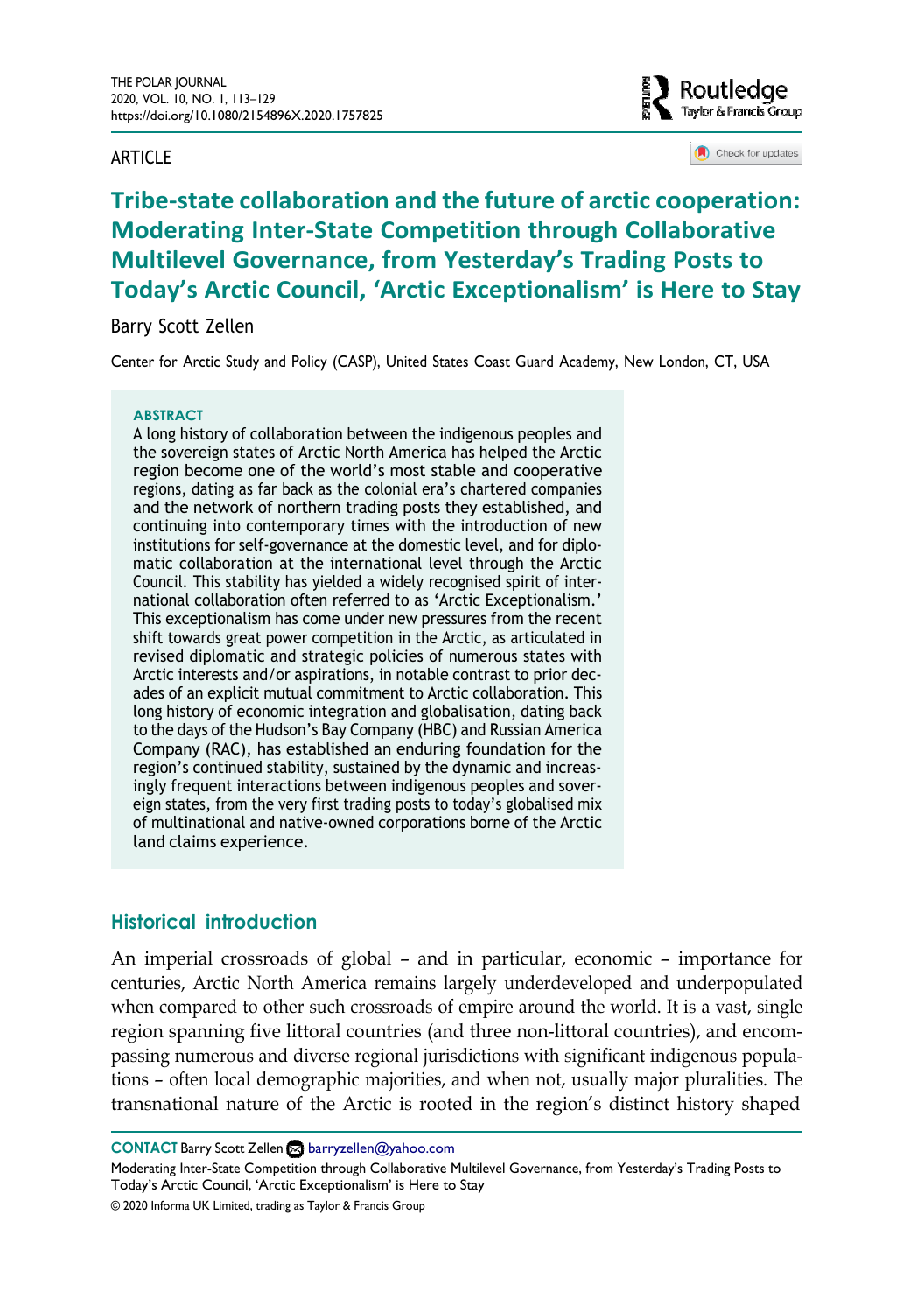primarily by global trade – particularly in furs, minerals, whales, and other marine mammal products – with agents of trade from whaling fleets to Crown chartered companies playing an outsized role, acting as proxies for distant sovereigns and in many cases, acting as quasisovereigns. Combined with the endurance of significant regional indigenous majorities and pluralities, this long history of economic integration and globalisation has established an enduring foundation for the region's continued stability and collaboration, and continues to cast its influence into our era, an era of globalisation and multinational corporations (MNCs) and, increasingly, non-Arctic states, catalysing increasingly dynamic interactions with indigenous peoples, polities and corporations across the Arctic.<sup>1</sup>

 This becomes evident as you scan Arctic history from a global perspective, whether in expanding imperial polity; in the European Arctic, it was a similar thirst for furs that drove not just Russia's eastward both also its northward expansion, along with maritime commer- cial interests such as those of Britain's Muscovy Company and its predecessor, the Company resources found along the way fuelled the integration of the Arctic's remoter territories into the globalising economies of the late middle ages and early modern world – centuries before imperial Russia's northeastward expansion and conquest of Siberia, driven in large measure by the expanding fur empire that integrated Russia's remote, Arctic territories into Russia's of Merchant Adventurers to New Lands which cast its yearning along Russia's Arctic coast for a Northeast Passage to the Orient in the middle of the 16<sup>th</sup> century, pushing east to the Barents and White Seas and beyond past Nova Zemlya and the Kara Sea, finding lucrative fur, whale and fisheries stocks along the way.2 A similar quest by explorers and their state and corporate sponsors for a Northwest Passage beyond Greenland's western shores and through the frozen archipelago north of Canada's mainland had a similar effect; combined with the expansion of fur trading networks throughout the interior of North America's remote far northwest, the convergence of continued exploration and corporate exploitation of natural a genuine sovereign integration would take root in these frozen lands.<sup>3</sup>

Indeed, while post-Westphalian Europe would be dominated by the nation-states of Europe's core, along the remote periphery of the Arctic we instead witness the empowerment and sustained governance by chartered companies granted monopoly trading licences by these very same sovereigns at Europe's core – entities like the Hudson's Bay Company, the Royal Greenland Trading Department, and Russian-America Company, all state-sponsored corporate enterprises, would effectively govern much of the Arctic

 *North* (Fairbanks: University of Alaska Press); Carina Keskitalo and Mark Nuttall (2015), "Globalization of the Arctic," 1.For more on Arctic globalisation, see Lassi Heininen and Chris Southcott (eds.) (2010), *Globalisation and the Circumpolar*  Chapter 13, *The New Arctic*, Birgitta Evengård, Joan Nymand Larsen, Øyvind Paasche, eds. (Springer: New York), 175–187; Carina Keskitalo and Chris Southcott,"Globalization," Chapter 10, *Arctic Human Development Report: Regional Processes and Global Linkages*, J.N. Larsen and G. Fondahl, eds. (Copenhagen: Norden, 2014); and Joan Nymand Larsen and Lee Huskey, "The Arctic Economy in a Global Context," Chapter 12, *The New Arctic*, Birgitta Evengård, Joan Nymand Larsen, Øyvind Paasche, eds. (Springer: New York, 2015), 159–174. For a broader examination of globalisation in history, see Kevin H. O"Rourke and Jeffrey G. Williamson, "When Did Globalization!– Begin?" *European Review of Economic History* 6 (2002), 23–50. 2.Basil Dmytryshyn, "Russian Expansion to the Pacific, 1580–1700: A Historiographical Review," *Slavic Studies* (*Surabu* 

*Kenkyu*), 25 (Sapporo: Hokkaido University, 1980), 1–25; Georg Hartwig (1874), *The Polar and Tropical Worlds*  (Springfield, MA: C.A. Nichols and Company). See in particular: "Bering Sea: The Russian Fur Company, The Aleuts," Chapter 25, 268–276; "Conquest of Siberia by the Russians: Their Voyages of Discovery Along the Shores of the Polar<br>Sea," Chapter 16, 191–203; and "The Fur Trade of the Hudson's Bay Territories," Chapter 28, 304–318.

 *Circumpolar North* (Fairbanks: University of Alaska Press, 2010). <sup>3</sup> Edward Cavanagh, "A Company with Sovereignty and Subjects of Its Own? The Case of the Hudson's Bay Company, 1670–1763." *Canadian Journal of Law and Society* 26, no. 1 (2011): 25–50; Georg Hartwig, *The Polar and Tropical Worlds*  (Springfield, MA: C.A. Nichols and Company, 1874); Lassi Heininen and Chris Southcott (eds.), *Globalisation and the*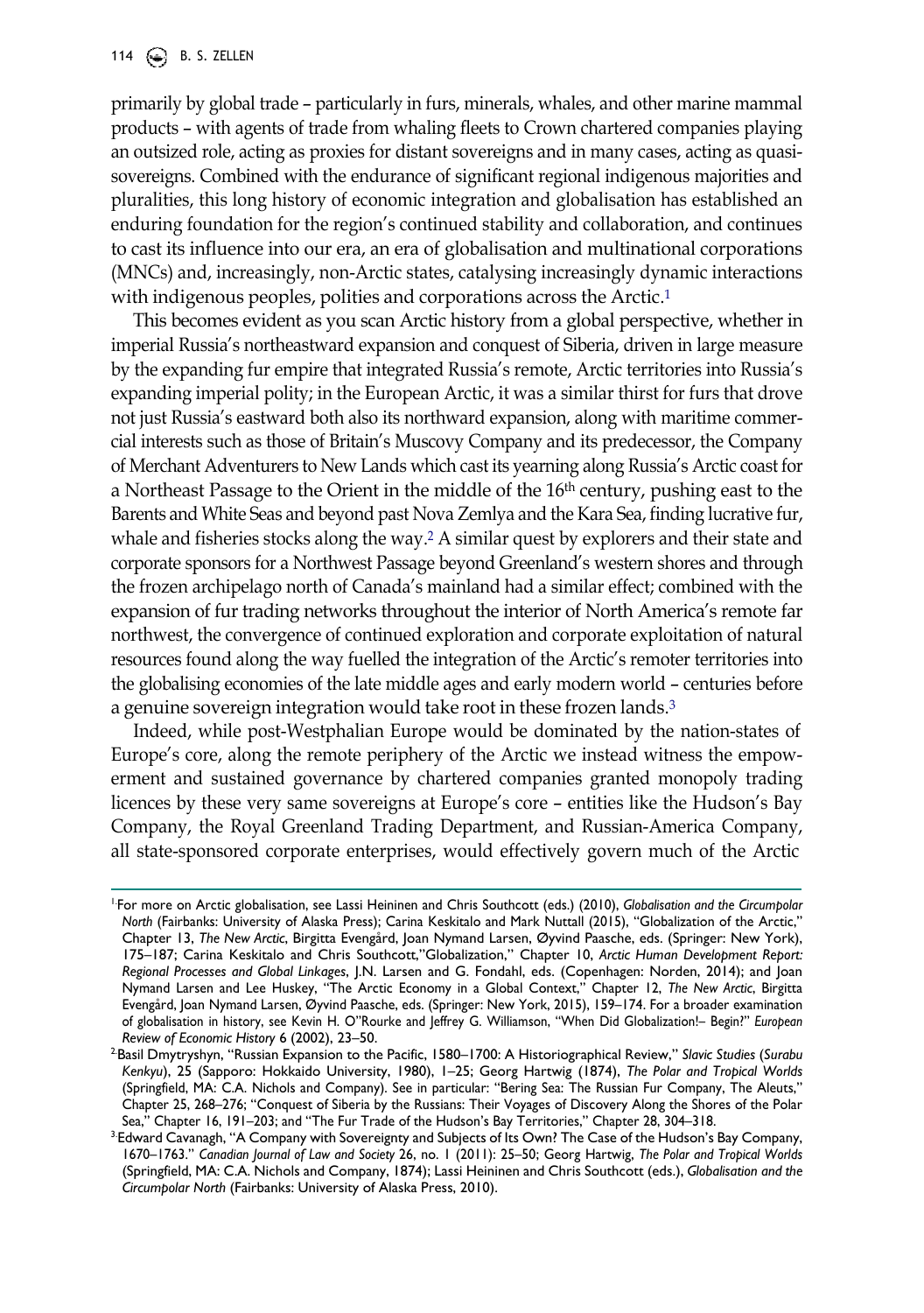region.4 Such a colonial division was not unique to this corner of the world but what distinctly marked it was its sustained effort to protect its wildlife resource base first and foremost, which necessarily entailed holding back on colonial settlement in contrast to so many other colonised regions of the world. This aligned corporate interests with Native interests in a joint effort to sustain the commercial viability of wildlife resources, planting the seeds for the co-management processes and Native corporations of the post-land claims and increasingly home-ruled Arctic of today, in nearly all sectors of the littoral Arctic with two partial exceptions perhaps being Russia and Fennoscandia, where the alignment of state and tribal interests has not yet achieved parity with Alaska, Canada, and Greenland and where settler populations in many areas have for generations outnumbered natives.5

## **Arctic land claims and the modernisation of state-tribe collaboration**

 Much of the literature on Arctic land claims views the relatively recent wave of successful land by the successful efforts of Native rights activists and jurists like celebrated retired BC on Nunavut Implementation, and then again a decade later when he helped to save the Peel River watershed from development efforts in the Yukon that bypassed the co-management claims negotiations in Arctic North America from 1971 to 2005 as the beginning of an Arctic modernisation and globalisation process, but history shows a longer integration of traditional northern economies and market economies with roots far outside the region.<sup>6</sup> The formative legacy of this extensive history of economic collaboration has a tendency to be understated, with 'Oil Age Eskimos' perceived to be a new phenomenon, and Inuit economic interactions with the global oil industry a fundamentally new era. Such a perception has been reinforced Supreme Court justice Thomas R. Berger, who galvanised interest in and support for traditional Native values through public hearings and thought-provoking reports and books based on those hearings that warned of a sudden, historically transformative moment – starting in the 1970 s with Berger's Mackenzie Valley Pipeline Inquiry, which froze economic development in the Western Arctic until settled land claims could provide greater Native participation in that development, and repeated during the Alaska Native Review Commission a decade later, and again two decades after that with his Conciliator's Report processes established by the Yukon First Nations Umbrella Final Agreement (UFA).7

 [arcticcircle.uconn.edu/HistoryCulture/Aleut/Jones/jonesindex.html](https://arcticcircle.uconn.edu/HistoryCulture/Aleut/Jones/jonesindex.html); Peter C. Newman, *Company of Adventurers: The*  4.Georg Hartwig, *The Polar and Tropical Worlds* (Springfield, MA: C.A. Nichols and Company, 1874); Jones, Dorothy M, *A Century of Servitude: Pribilof Aleuts Under U.S. Rule* (Lanham, MD: University Press of America, 1981) http:// *Story of Hudson's Bay Company* (Toronto: Penguin Books Canada Ltd., 1985); John R. Bockstoce, *Furs and Frontiers in*  the Far North: The Contest Among Native and Foreign Nations for the Bering Strait Fur Trade (New Haven: Yale University Press, 2009); Alan Boraas and Aaron Leggett, "Dena' ina Resistance to Russian Hegemony, Late Eighteenth

and Ninetenth Centuries: Cook Inlet, Alaska,' *Ethnohistory* 60, no. 3 (2013): 485–504.<br><sup>5</sup>Dmitry Bogoyavlenskiy and Andy Siggner, "Arctic Demography," Chapter 2, *Arctic Human Development Report (*Akureyri: Stefansson Arctic Institute, 2004), [http://www.svs.is/static/files/images/pdf\\_files/ahdr/English\\_version/AHDR\\_chp\\_2.pdf.](http://www.svs.is/static/files/images/pdf_files/ahdr/English_version/AHDR_chp_2.pdf)<br>
<sup>6</sup>John W. Heaton, "Athabascan Village Stores: Subsistence Shopping in Interior Alaska, 1850–1950,"

 *Native Review Commission* (New York: Hill and Wang); Thomas R. Berger (2006), "Conciliator"s Final Report," Nunavut <sup>7</sup>Thomas R. Berger (1977), Northern Frontier, Northern Homeland: The Report of the Mackenzie Valley Pipeline Inquiry (Ottawa: Minister of Supply and Services Canada); Thomas R. Berger (1985), *Village Journey: The Report of the Alaska*  Land Claims Agreement Implementation Contract Negotiations for the Second Planning Period 2003–1 March 2013, 2006, [https://www.tunngavik.com/documents/publications/2006-03-01%20Thomas%20Berger%20Final%20Report%](https://www.tunngavik.com/documents/publications/2006-03-01%20Thomas%20Berger%20Final%20Report) 20ENG.pdf; and CBC Radio (2018), "Lawyer Thomas Berger on How Yukon's Peel Watershed "Was Saved"," *CBC News*, February 4, [https://www.cbc.ca/news/canada/north/thomas-berger-peel-watershed-scoc-1.4517112.](https://www.cbc.ca/news/canada/north/thomas-berger-peel-watershed-scoc-1.4517112)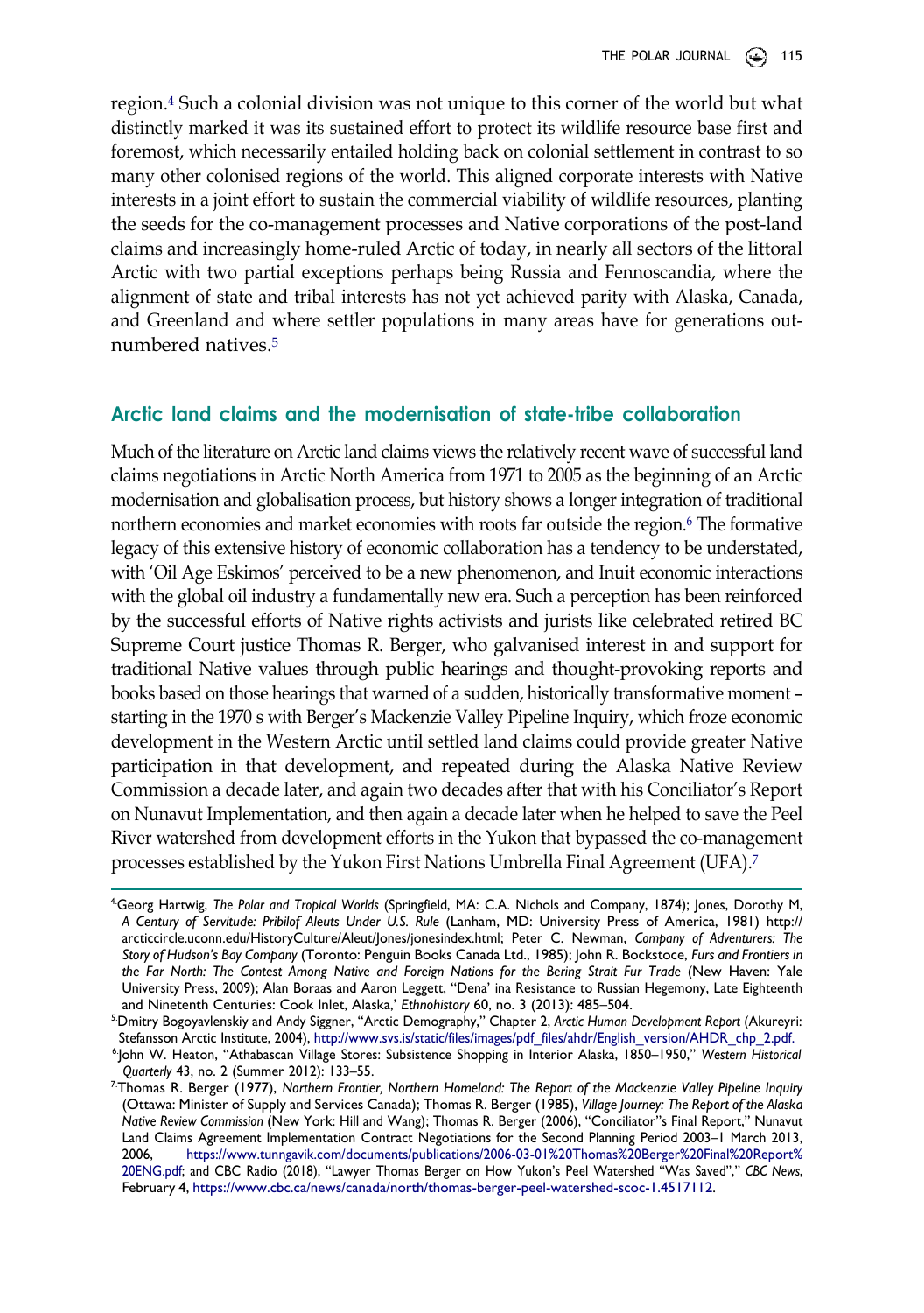#### 116  $\bigodot$  B. S. ZELLEN

A closer look at the Western Arctic region reveals the depth of these historical processes. The Western Arctic finds itself bisected by a boundary once separating two global fur empires, Russia's and Britain's, at the zenith of their territorial breadth – until the consequential sale of Russian-America to a reunified United States soon after its victory over the rebellious southern confederacy to ensure American possession would serve as an effective buffer to contain British North America, and thereby protect Russia's northeastern flank. Moscow's logic would hold true only until the embers of the War of 1812 cooled, along with strategic tensions between America and Britain – paving the way for America's own imperial rise and eventual rivalry with Russia during the Cold War period. The region's relative underdevelopment and continued indigenous demographic majority results from the fortuitous and relatively light demographic influx of settlers, despite the predominant role of the world's first multinational corporations (MNCs), the crown-chartered companies of the colonial era – leaving the indigenous peoples of the region with a substantial and sustained demographic majority that has contributed to their recent, and historic, re-empowerment. As the Western Arctic region evolved from the age of empire to the post-land claims settlement era, this re-empowerment has positioned the indigenous peoples of the region to be masters of their own fate in an increasingly globalised and economically integrated part of the world. While this Native re-empowerment is new, the result of newly established institutions to counterbalance the economic power of sovereign states and MNCs engaged in the region, their experience participating in global market-driven economic activities dates back well more than 150 years, and in some cases three centuries or more.

#### **Contemporary echoes of the fur empires**

 with the globalised British economy – would only lightly settle the region in While Russian-America, through the Russian-American Company, and British North America – and in particular, the North-Western Territory adjacent to Rupert's Land, through both the Hudson's Bay Company (HBC)'s activities in its Mackenzie and Great Slave Lake districts, as well as its arch-rival, the North West Company (which operated independently from 1779 to 1821 before merging with HBC) – asserted quasisovereign control over the region for centuries through Crown-chartered trading companies, defining an international boundary that continues to subdivide the Inupiat homeland today, these competing empires built upon the international fur trade, powered by a vast network of indigenous hunters and trappers – some like the Unangan/Aleuts who were virtual slaves, displaced from their homelands by the conquering Russians, while others, like the trappers of Rupert's Land, who maintained their cultural and much of their political autonomy even as they became integrated a conscious effort to ensure the sustainability of wildlife resources. Some like the Aleuts (Unangan) were virtual slaves, displaced from their homelands by the conquering Russians, while others, like the trappers of Rupert's Land, maintained their cultural and much of their political autonomy even as they became integrated with the globalised British economy.

Both fur empires, in spite their vast differences in governance and respect for indigenous traditions, remained united in their mutual decision to only lightly settle the region, protecting the fur-bearing ecosystems upon which they depended by holding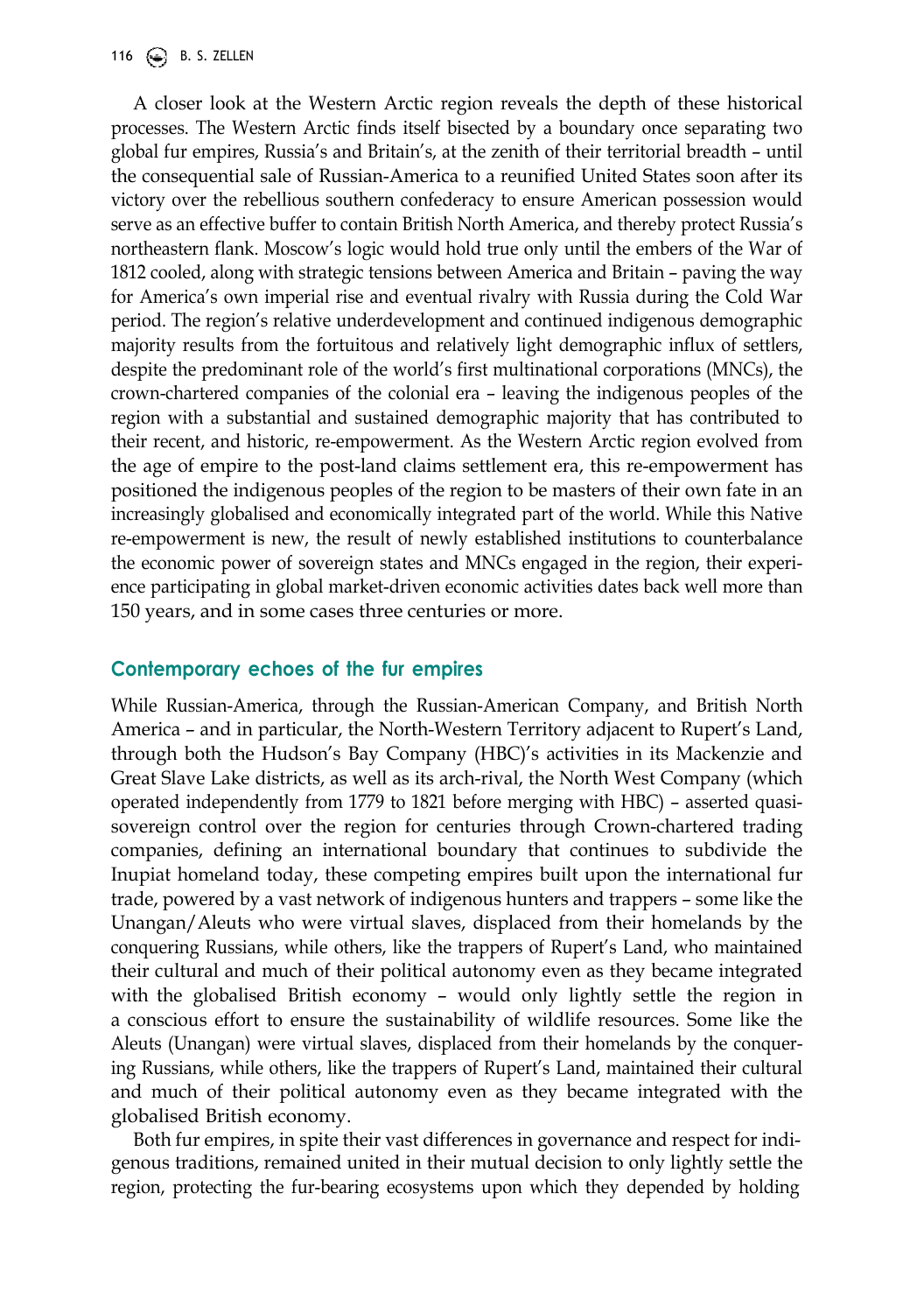back the pace of colonial settlement.8 Bockstoce (2009) has observed that the northern fur trade was already part of a well-established inter-indigenous/international trading network linking Alaska natives to Chukchi traders across the Bering Sea, who in turn traded with both China and Russia, when Russia expanded across the Bering, displacing those pre-existing networks by force. The existence of such a prior network connecting northern furs to Eurasian markets, and its continuity (under direct Russian control) after its colonial expansion to Alaska (and beyond, to the Russian River settlement in California where further expansion was contained by the northernmost reach of Spain's American Empire), suggests a continuous and enduring globalised political economy linking the self-governing era of pre-contact indigenous polities to the colonial era, when the earliest MNCs first reached into the Arctic. But even a light demographic intrusion of the sort initiated by the early Russian fur traders and the whalers who followed could prove calamitous, particularly as waves of new diseases carried by agents of these many early modern multinationals, whether fur traders, whalers or miners, devastated long-isolated Native populations lacking prior exposure and therefore at great immunological risk.

#### **Indigenous endurance and demographic predominance**

 peoples and polities, perhaps its worst.9 Indeed, as Nick Robins has argued, 'the East what could not, at one time, be called the poor or developing world): none of these is new. The survival and endurance of indigenous polities and their demographic predominance assured that as the very first corporate entities – the Crown-chartered companies that launched the globalisation of the world economy – came north, their imperial ambitions would be moderated from the naked land and power grabs experienced elsewhere in the colonial world, most famously with the East India Company, which many scholars describe as the world's first MNC – and in terms of negative consequences to Native India Company, romantic as it may seem, has more profound and disturbing lessons to teach us. Abuse of market power; corporate greed; judicial impunity; the "irrational exuberance" of the financial markets; and the destruction of traditional economies (in The most common complaints against late 20th- and early 21st-century capitalism were all foreshadowed in the story of the East India Company more than two centuries ago.'10

Instead, the early northern chartered companies would, more generally though not without exception (most evident in the case of the Russian-American Company), collaborate with the indigenous peoples whose resources they coveted, and in time, that collaboration would give way to co-management, and later, joint ventures and partnerships between MNCs and the newly formed Native corporations that arose from the historic land claims process. That is why perhaps even today, the HBC, an icon of Arctic

 *Fur Trade* (New Haven: Yale University Press, 2009); Peter C. Newman, *Company of Adventurers: The Story of Hudson's Bay*  Books Canada Ltd., 1988).<br><sup>9</sup>Nick Robins (2004), "The World's First Multinational," *The New Statesman*, 13 December 2004, <https://www.newstates>-8.Carlene Arnold, *The Legacy of Unjust and Illegal Treatment of Unangan During World War II and Its Place in Unangan History* (University of Kansas, Department of Global Indigenous Nations Studies, Master's Thesis, 2011); John R. Bockstoce, *Furs and Frontiers in the Far North: The Contest Among Native and Foreign Nations for the Bering Strait Company* (Toronto: Penguin Books Canada Ltd., 1985); Peter C. Newman, *Caesars of the Wilderness* (Toronto: Penguin

 [man.com/politics/politics/2014/04/worlds-first-multinational](https://man.com/politics/politics/2014/04/worlds-first-multinational). 10.Nick Robins (2004), "The World's First Multinational," *The New Statesman*, 13 December 2004, [https://www.newstatesman.](https://www.newstatesman) com/politics/politics/2014/04/worlds-first-multinational.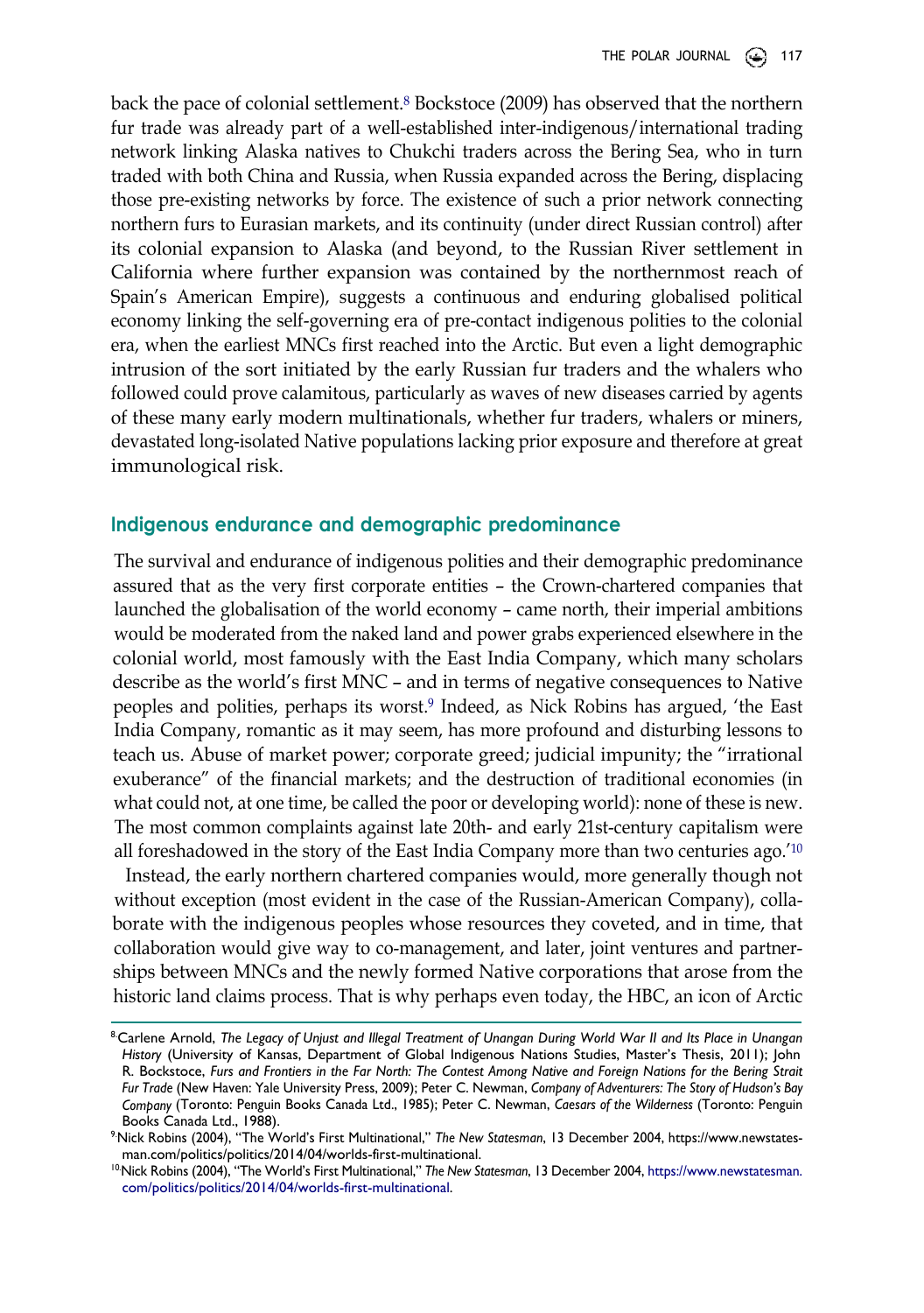being sold off by HBC in 1987, to form a separate company that would resurrect 'The colonial history, retains its popularity across the North, and the HBC store and its descendants – first as 'The Bay,' and later among the 178 former North West Company stores (which merged with HBC in 1821), as the 'Northern' store (until North West Company' name – causing much grumbling in the northern communities when it was learned the stores could no longer be popularly known as the Bay).

Even under new ownership, however, the former HBC stores have remained vital to the communities they served, and remained a welcome and important part of the northern business community, in marked contrast to how the liberated, post-colonial citizens of India felt about the British East India Company, or the displaced Aleut/ Unangan community felt about the Russian-America Company, after their departures – though in the latter case, Alaska's Native communities remained divided from the very arrival of Russian traders from across the Bering Sea, on whether their arrival was a risk or opportunity for Alaska natives. This division on the merits of economic integration with the trading companies of the fur empires would at times lead to armed clashes not only between Natives and Russian traders, but intra-native clashes as well.11 The emergence of a new community of Metis, or Creoles as they are known in the former Russian-America Company territories, would further complicate the narrative, with emergence of a new, hybrid demographic community occupying a middle ground between the foreign MNCs of the colonial eras, and the indigenous peoples they encountered.

 her moving history, *A Century of Servitude: Pribilof Aleuts Under U.S. Rule*, writes that: Compared to the experience of HBC-governed Rupert's Land, Russia's treatment of the Aleuts has been described as comparatively 'brutal.' Sociologist Dorothy M. Jones, in 'In the first fifty years of Russian occupation, the free trade period, Russian fur hunters brutally mistreated the Aleuts and at the same time commanded their labour. The Russians stole the Aleuts' wives, slaves, and possessions, and slaughtered any who resisted their domination. They sent Aleut men on long sea hunting expeditions from which many never returned and during which many women and children, left alone in the villages, suffered severe deprivation. This mistreatment, combined with the diseases the Russians introduced, nearly decimated the Aleut population. In the first thirty years of Russian contact, the Aleut population declined from an estimated 12,000 to about 1,900.' (Jones, 1981) Jones further explained that this brutality by Russian traders catalysed Russian state interest in its new North American territories, with the foundational charter of the Russian-American Company committing the Russian crown to the protection of Natives from settlers:

 "Eager to prevent ruinous competition between its companies, to regulate traders' treatment of the Natives, and most importantly, to protect and expand its sovereignty in Russian America (its first overseas colony), the Russian government in 1799 granted a monopoly to a private firm, the Russian-American Company. The government gave the company not only a monopoly on trade but authority to govern and garrison the new territory. Apparently the Russians applied the experience of the British East India Company in using a private business as an instrument of government. The establishment of an outright Russian government administration in North America might have provoked conflict with the United States and Great Britain, which was averted by

<sup>&</sup>lt;sup>11.</sup> Alan Boraas and Aaron Leggett, "Dena'ina Resistance to Russian Hegemony, Late Eighteenth and Ninetenth Centuries: Cook Inlet, Alaska," *Ethnohistory* 60, no. 3 (2013): 485–504.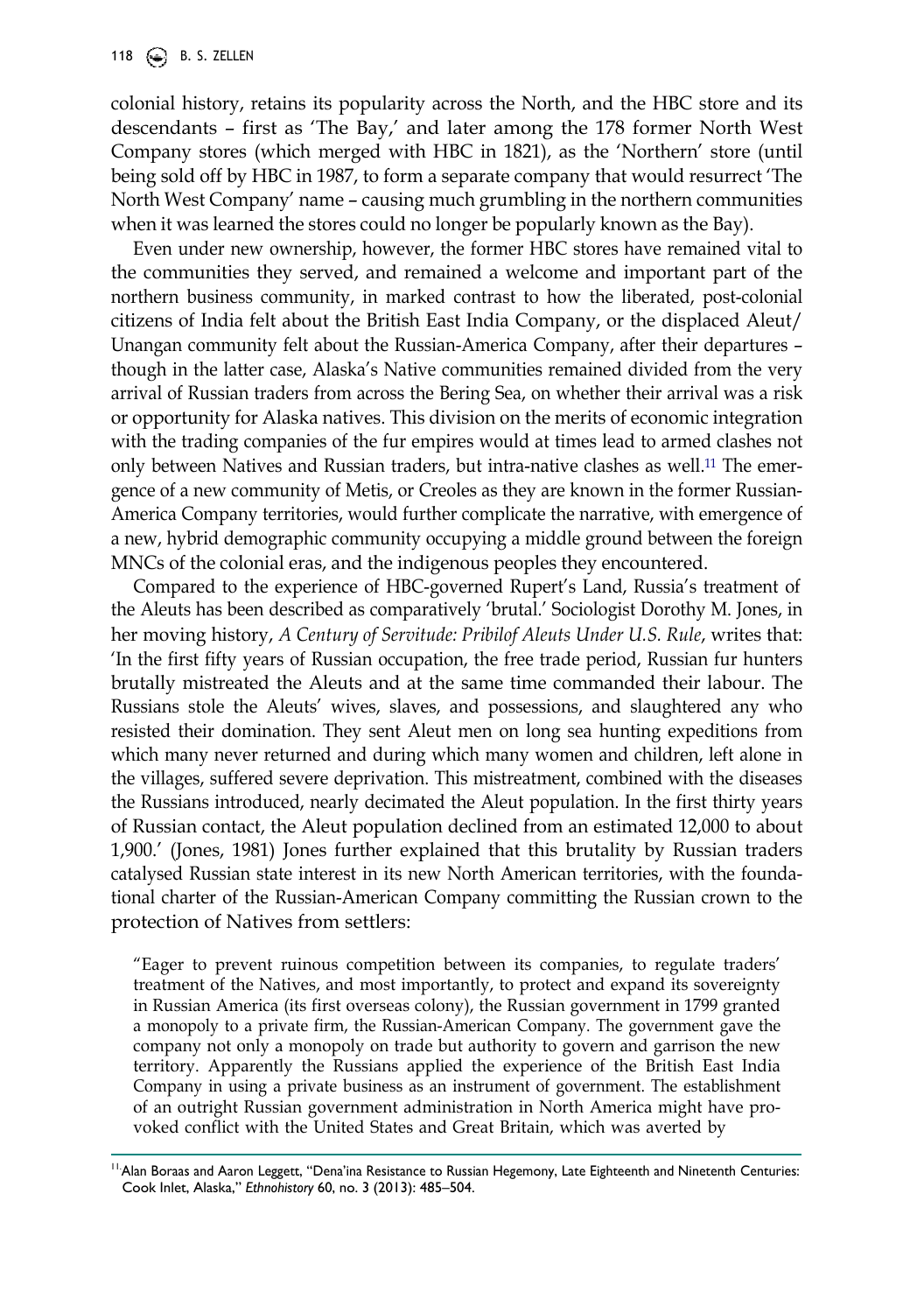establishing a company administration. The first charter granted to the Russian-American Company contained no definite regulations about the status and treatment of Natives other than an injunction to treat them amicably and convert them to Christianity. The second and third charters, in 1821 and 1844, however, specified Natives' political status. Aleuts and other Natives under company administration were declared Russian subjects: 'Tribes inhabiting the places administered by the company are . . . Islanders, Kurils, Aleuts, and others. As Russian subjects they shall conform to the general laws of the empire and shall enjoy the protection thereof.' The protection was hardly forthcoming."12

But sovereign protection was nonetheless a principal motivation for Russian imperial interest. HBC, similarly, aspired to provide natives of what would later become Canada's northern territories a protective, mutually beneficial, and sustainable relationship based on the enduring, multigenerational reciprocity of its commercial relationship with the hunters and trappers of Rupert's Land. In many ways, the HBC (and before its 1821 merger, the North West Company) seeded the primordial north, where subsistence and regional trading networks – which already interconnected with an indigenous international trade system that stretched across the Bering Sea to Asia<sup>13</sup> - would facilitate a lighter and less intrusive form of colonisation that required not the subjugation, displacement, or enslavement of the Native population, and much more than the mere survival of the indigenous people of the North: namely their sustained and supportive participation in the newly globalised commercial activities that would come to define the northern political economy.

#### **Globalisation and international trade in the pre-contact arctic**

 those pre-existing indigenous trading networks with their own. The pre-existence of prior contained by the northernmost reach of Spain's American Empire), suggests governing era of pre-contact indigenous polities to the colonial era, when the earliest MNCs first reached into the Arctic, at times calamitously (as the Russian experience is widely Indeed, John Bockstoce, an historian of the Western Arctic, has observed that the northern fur trade was already part of a well-established inter-indigenous/international trading network linking Alaska Natives to Chukchi traders across the Bering Sea, who in turn traded with both China and Russia, when Russia expanded across the Bering, displacing indigenous trading networks connecting northern furs to Eurasian markets, and their continuity (under Russian control) after its colonial expansion to Alaska (and beyond, as far south as the Russian River settlement in California where further expansion was a compellingly continuous and enduring globalised political economy linking the selfperceived among descendants of the displaced Aleuts) – but over time, increasingly collaboratively. As Bockstoce recounts from his journeys through the Arctic:

 I began to appreciate what their lives had been like as frontier trappers in an earlier era, I met a number of Natives who many years before had participated in the fur trade, and when their existence had been simpler and harder, yet to them was remembered fondly. The

<sup>&</sup>lt;sup>12</sup>Dorothy M. Jones (1981), A Century of Servitude: Pribilof Aleuts Under U.S. Rule (Lanham, MD: University Press of America),<http://arcticcircle.uconn.edu/HistoryCulture/Aleut/Jones/jonesindex.html>. 13.John R. Bockstoce, *Furs and Frontiers in the Far North: The Contest Among Native and Foreign Nations for the Bering Strait* 

*Fur Trade* (New Haven: Yale University Press, 2009).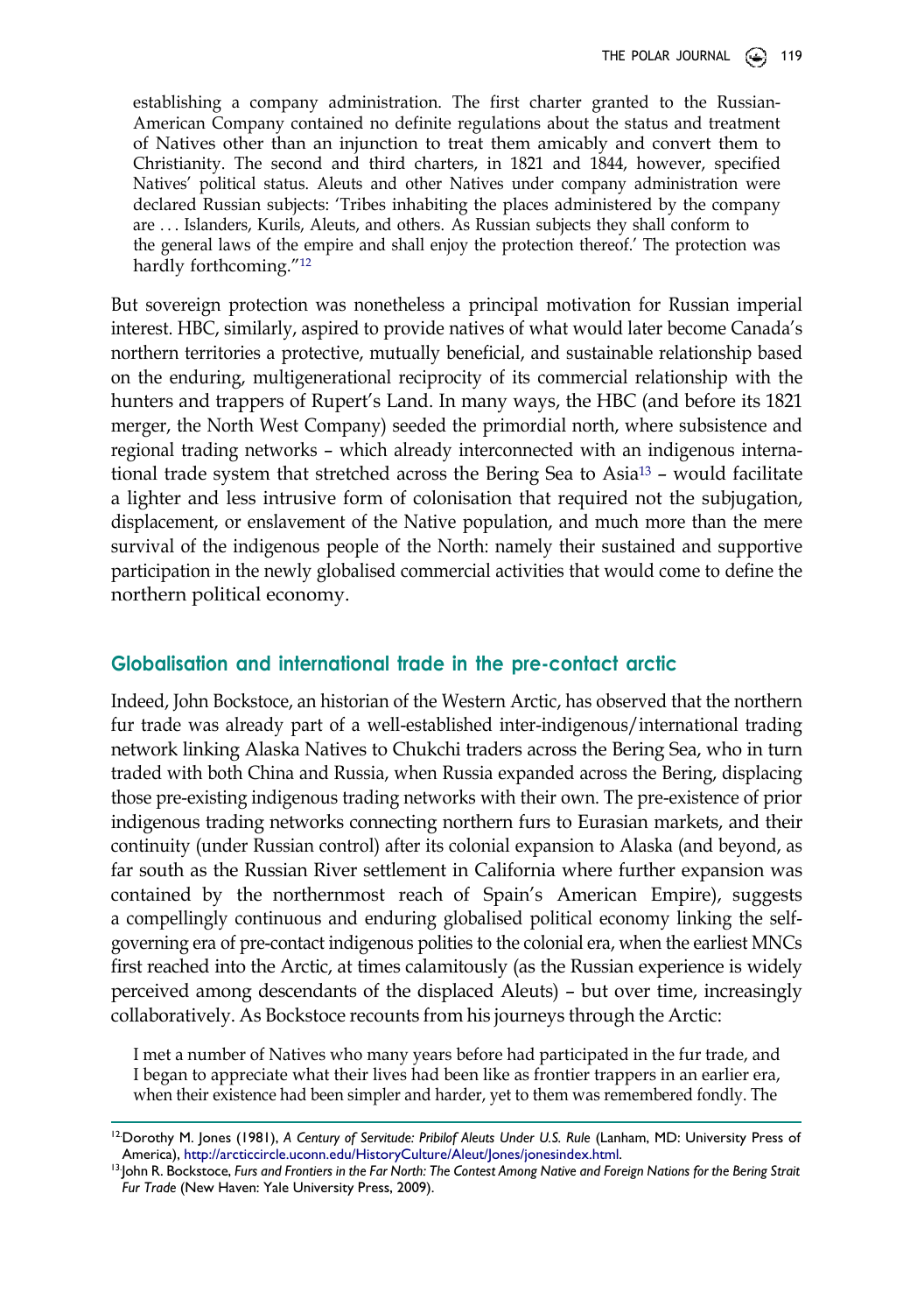#### 120  $\leftarrow$  B. S. ZELLEN

 regions of Asia and America. At times it involved the contest for dominion between Russia fur trade of Bering Strait was one aspect of the European expansion into the most remote and Great Britain, but at its basis was always the search for profit – in whatever way it was defined by the participants. Far beyond the Europeans and Americans who sought to buy furs, ivory or whalebone for the markets of the south, members of fifty native nations provided these commodities to one another – and to foreigners – in return for goods that they required or desired. Manufactured goods, coastal products inland products, tobacco, tea, alcohol, and hundreds of other things changed hands many times in the immense region between the Kolyma River in the west and the Mackenzie River in the east. No matter which goods were exchanged, these transfers were almost universally regarded as advantageous by both parties.<sup>14</sup>

The experience of Natives in Rupert's Land (as the HBC heartland was known) was in marked contrast to the initial Aleut (Unangan) experience in Russian-America, whose population was forcibly displaced from their traditional homeland into Southwest Alaska (and whose hunting activities on behalf of the Russian-American Company would reach as far south as Mexico) and virtually enslaved by the Russian invaders – a tragic experience that still casts a painful shadow across Southwest Alaska, where uninhabited Aleutian islands stand empty to this day, and impoverished Aleuts in continuing urban exile serve as an uneasy reminder of how close the North came to the more exploitative form of both colonialism and globalisation, of the sort that brought such profound sorrow to much of the world.

#### **Globalisation 2.0: arctic oil and the native land claims movement**

Nearly a century after the Russian displacement and enslavement of the Aleuts, when oil was found in economic quantities on the North Slope, a frenzied exploration boom would extend far across the Western Arctic region, with seismic survey crews entering Native lands, leaving scars still visible from the air.

The threat to Native stewardship of the North presented by modern petroleum MNCs helped catalyse a movement across Alaska and the Western Arctic for the preservation of Native rights, traditions, and lands – culminating in the historic land claims movement. Curiously, it was not just the threat to Natives from Big Oil that precipitated the pioneering Alaska Native Claims Settlement Act in 1971; it was also the threat of years of Native litigation against Big Oil, and its plan to pump oil out of the North Slope to southern markets via the Trans-Alaska Pipeline System (TAPS) that worried the state of Alaska and the federal U.S. government, whose economic and energy security were both tied to the successful development of Alaska northern [oilfields.15](https://oilfields.15) It was thus the historic convergence of oil, money, land and power that brought together Big Oil, the Alaska Natives, and both the state and federal levels of government to hammer out the unprecedented ANCSA land claim. (Groh, 1976) And despite ANCSA's many initial structural flaws, the Alaska land settlement would nonetheless spark a wave of settling claims that would ripple across the North, flowing across the border to the Western Arctic, and on to Nunavut, and beyond to Nunatsiavut in northern Labrador, while also flowing up the

 *Fur Trade* (New Haven: Yale University Press, 2009). 15.Barry Scott Zellen, *Breaking The Ice: From Land Claims to Tribal Sovereignty in the Arctic* (Lanham, MD: Lexington Books, <sup>14</sup>John R. Bockstoce, *Furs and Frontiers in the Far North: The Contest Among Native and Foreign Nations for the Bering Strait* 

<sup>2008),</sup> particularly chapter 1.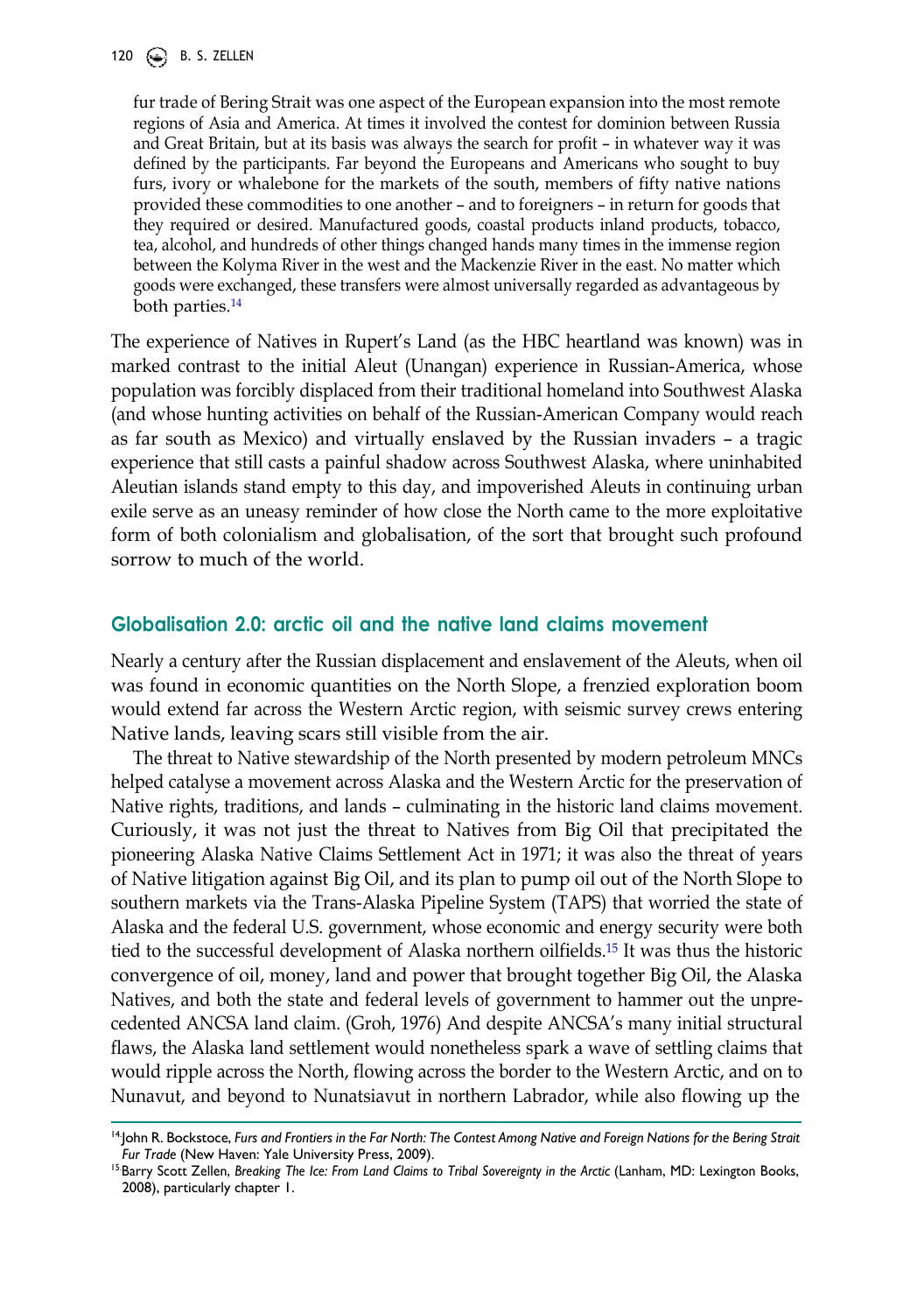Mackenzie River valley into the Dene homeland, and up the Yukon River and its tributaries into the communities governed by the Council of Yukon Indians (CYI), now known as the Council of Yukon First Nations (CYFN).

 later) shares in the new Native corporations and thus in the governance of their lands and As the land claim model transformed unsettled lands to the east and south of Alaska's North Slope, it would evolve and expand to include new models of self-governance that radically transformed the land claims model from its original design to primarily economically integrate the North (and thereby assimilate the North into the modern political economy), as seen with ANCSA – which many critics felt was designed to fail, and thus precipitate a transfer of lands, wealth and corporate control from the Native community back to the non-native majority as Alaska Native corporations (ANCs) succumbed to bankruptcy one after the other. That's because ANCSA only protected Native ownership and control for 20 years, and did not guarantee 'new Natives' (young Alaska Natives younger than 18 at the time of ANCSA's signing as well as all those born resources – a situation described as the '1991 Time Bomb,' named for the year when the Alaska Native Claims Settlement Act was widely expected to [collapse.16](https://collapse.16) 

 taking inspiration from their Canadian brethren, who showed an improved model could be agreed upon with government. The '1991 Time Bomb' was thus defused, and in Alaska, the excess and inexperience – and are now an important stakeholder in Alaska's economy, But in those first 20 years that followed ANCSA, as the clock ticked towards detonation in 1991, two things happened: first, land claims spread across the border via the Inupiat, whose original excitement (and newfound wealth) inspired the Inuvialuit, primarily descendants of the Inupiat from an earlier migration into Canada, persuading them to quickly settle their own land claim – breaking with the Inuit of Nunavut, whose lands were not yet under assault by the seismic crews of Big Oil. The Inuvialuit were able to improve upon the land claims template dramatically, ensuring all 'new Natives' were automatically enrolled as shareholders and preventing shares from ever being sold to non-natives (ensuring continuity of Native corporate control for perpetuity), while also preserving Native subsistence and protecting the land and its wildlife. Additionally, Alaskan Natives recognised the original ANCSA structure that was agreed to in 1971 was fatally flawed – and thus worked steadfastly to improve it, Native corporations were reborn from the brink of insolvency caused by their early days of comparable to the Native corporations in Arctic [Canada.17](https://Canada.17)

<sup>&</sup>lt;sup>16</sup> Native American Rights Fund, "1988 Amendments Provide Stop-Gap Protection for Native Land and Corporations," *NARF Review* 13, no. 2 (Boulder: Native American Rights Fund/National Indian Law Library, 1988), 1–5; Lee Sillanpaa (1988), "Alaska Native Claims Settlement Act: A Living Settlement?" Ottawa: Indigenous Affairs and Northern Canada (INAC), Circumpolar Affairs Section, R32-334-1987-eng, December 1988, [http://publications.gc.ca/collections/collection\\_2018/aanc-inac/R32-334-1987-eng.pdf;](http://publications.gc.ca/collections/collection_2018/aanc-inac/R32-334-1987-eng.pdf) Rosita Worl (2003), "Models of Sovereignty and Survival in Alaska," *Cultural Survival Quarterly*, Volume 27, No. 3

 *Occupancy Project Report* (Ottawa, ON: Supply and Services Canada, 1976), 141–152; Native American Rights (September 15), online at [http://www.cs.org/publications/csq/csq-article.cfm?id=1692.](http://www.cs.org/publications/csq/csq-article.cfm?id=1692) 17.Milton M.R. Freeman, "Persistence and Change: The Cultural Dimension" in *A Century of Canada's Arctic Islands, 1880–1980*, ed. Morris Zaslow (Ottawa: Royal Society of Canada, 1981), 257–66; Robert McGhee, "The Nineteenth Century Mackenzie Delta Inuit," in Milton M.R. Freeman, ed., *Supporting Studies, Vol. 2 of Inuit Land Use and*  Fund, "1988 Amendments Provide Stop-Gap Protection for Native Land and Corporations," *NARF Review* 13, no. 2 (Boulder: Native American Rights Fund/National Indian Law Library, 1988), 1–5; Lee Sillanpaa (1988), "Alaska Native Claims Settlement Act: A Living Settlement?" Ottawa: Indigenous Affairs and Northern Canada (INAC), Circumpolar Affairs Section, R32-334-1987-eng, December 1988, <http://publications.gc.ca/collections/collec>tion\_2018/aanc-inac/R32-334-1987-eng.pdf; Monica E. Thomas, "Alaska Native Claims Settlement Act: An update." *Polar Record* 24, no. 151 (1988): 328–29; Barry Scott Zellen, *Breaking The Ice: From Land Claims to Tribal Sovereignty in the Arctic* (Lanham, MD: Lexington Books, 2008).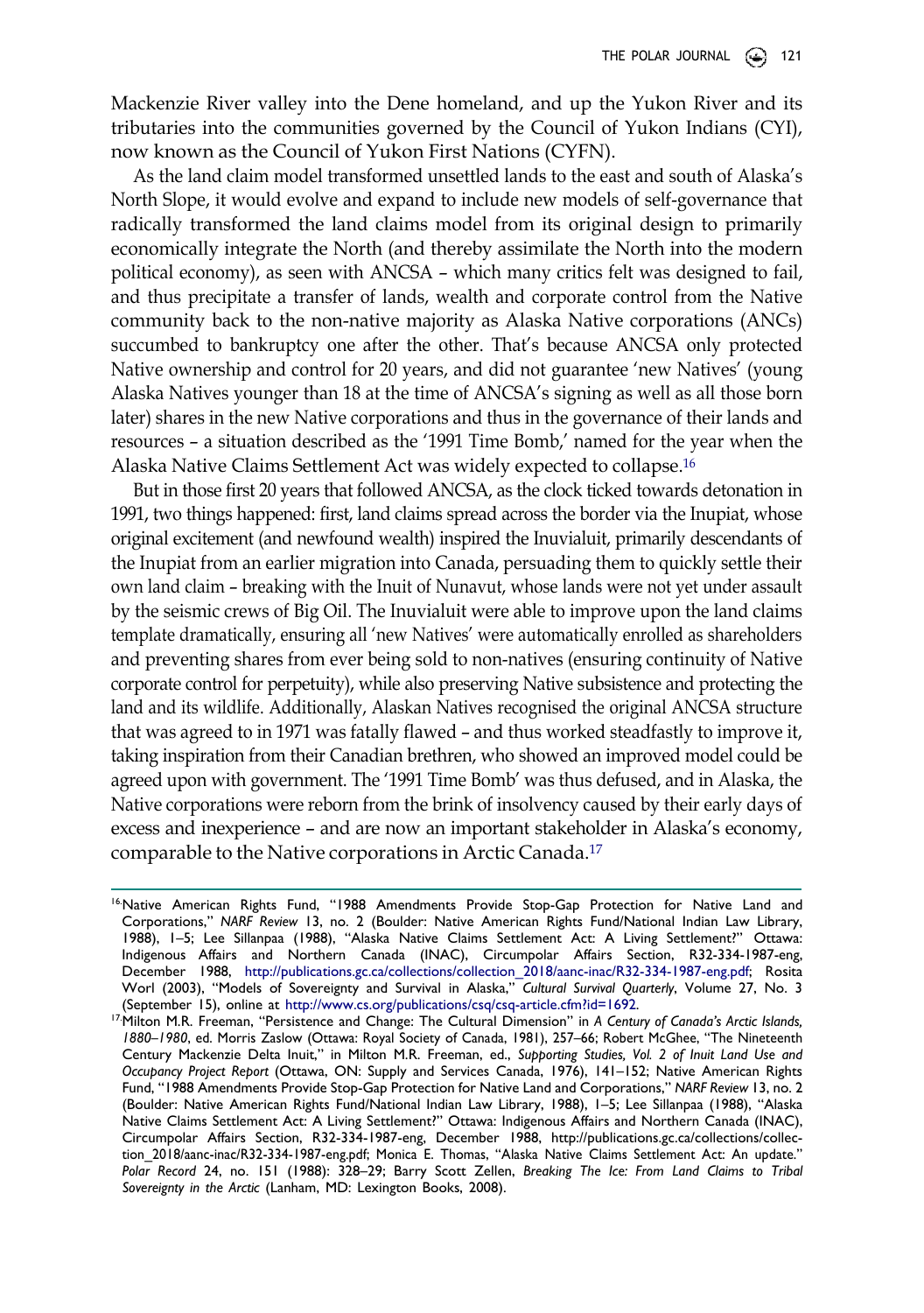# **Co-management, economic engagement, and arctic stability: historical and structural foundations for collaborative arctic governance**

 All this took place because, in large measure, it was the corporation that came north before the state, in some cases, centuries ahead of the state's formal arrival to the North; these Natives along with them into a future that would be defined by their symbiosis. crown chartered companies would bring quasi-colonial ambitions and quasi-sovereign responsibilities, serving as imperial proxies but under the administration of corporate employees rather than political leaders and appointees. Some like the Russian-America Company would govern despotically, imposing brutal mistreatment upon the Natives inside their territories, while others like the 'Company of Adventurers' (as described by Peter C. Newman in his many volumes about the HBC) would govern in a more humane and sustainable manner. Because the Arctic did not have forests to cut, or plantations to plant, it did not need an influx of farm labourers to up-end the indigenous demographic predominance. The political economy that emerged was based on the fur trade, which required Native participation, and continued stewardship over their lands. And so the chartered companies of the North, notably the HBC and the North West Company, would become collaborative partners in the modernisation of the North, bringing northern

The corporate model would thus adapt and respond to the unique conditions of the North, allowing the corporation to become the foundational unit of governance for northern Natives, the gateway towards true self-government rather than a vehicle designed to abolish self-government (as many believe the original ANCSA was intended to do.18 It would be the Native corporations which would introduce the northern Native leadership to their first experience of governing – and pave the way towards a more balanced form of co-management across the North.

 of strong state institutions. The experience is far from uniform, with the Russian Arctic and ing from colonial state expansion than experienced in Arctic North America. But even as well as indigenous diplomatic activities by the indigenous Permanent Participants of the Arctic Council, have helped nudge governments of those Arctic states to engage with their Today's Arctic presents us with a fascinating realm of settled land claims, dynamically evolving systems of indigenous and regional governance, distinctly indigenous and collaborative international diplomacy, and flexible balancing of subsistence culture with economic modernisation and development, blending two worlds, one traditional, one contemporary – presenting us with a compelling example of enduring order in the absence Fennoscandia experiencing a more disruptive wave of demographic transformation resultthere, pan-Arctic flows of ideas about co-management and Native economic participation indigenous communities, and to commit towards more collaborative management.

# **An alternative model for international relations: 'arctic exceptionalism' as a model for the world**

 In the Arctic, we witness an alternate historical narrative defined by an historic reconciliation of tribe and state, a restoration of indigenous land and cultural rights, and a rise in

<sup>&</sup>lt;sup>18</sup>Thomas R. Berger, Village Journey: The Report of the Alaska Native Review Commission (New York: Hill and Wang, 1985); Native American Rights Fund, ''The Fifth Disaster': The Colonization of the North Slope of Alaska,' *Native American Rights Fund Announcements* 3, no. 1 (January-March 1975): 1–14, 47.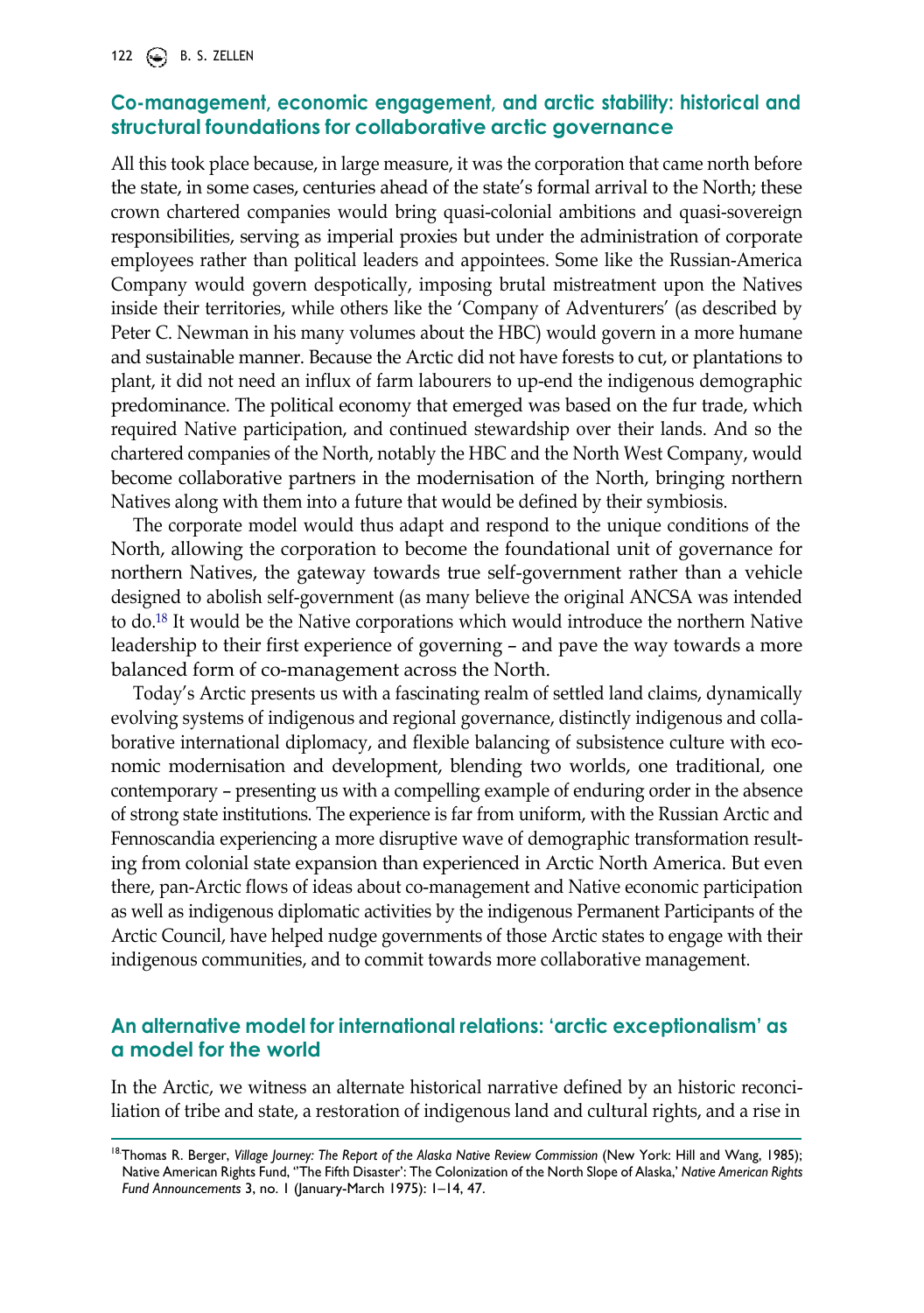the international boundary and into the Canadian Arctic and subarctic, where they were Native participation in both economic and international relations at the regional level. Here, ideas and insights from the Alaska land claims process of the 1970 s flowed across re-thought, refined, revised, and re-applied – resulting in a stronger, more resilient, and ultimately more scalable model for northern development, and reflecting a deep and enduring commitment to collaborative crossborder management, inter-group (and international) partnerships, and constructive transboundary relationships that present a compelling model for how the world can and should be [governed.19](https://governed.19) 

 northern development crafted by the HBC. Because of the distinct challenges of the  (who oversaw the pioneering 1976 *Inuit Land Use and Occupancy Project* report that All this has its roots in the first wave of northern MNCs, and the blueprint for northern landscape, and its concentrated dependence upon natural resources (including wildlife resources that would be vulnerable to demographic influxes of settlers) multinational corporate survival required Native survival; and corporate success ultimately depended upon Native success. As recalled by Inuit historian Minnie Aodla Freeman, both research partner and life partner of famed northern anthropologist Milton Freeman proved foundational to the delineation of Inuit-owned territories agreed to by both Inuit and government during the Arctic land claims settlement process):

 Inuit have always traded amongst themselves either for short period or long period of time. stood it was furs that the Hudson's Bay Company were after. Inuit hunters had employment "I think I can say that Hudson's Bay Company made easier lives for Inuit since 1670. They were in my home area of James Bay long before I was born, fur trading with my ancestors. Inuit understood the trading systems of the Hudson's Bay Company. I think one of the reasons why Inuit welcomed the Hudson's Bay Company was the fact that the company never tried to change Inuit ways of behaving or thinking. Yes, they changed our equipment, to better steel knives, steel saws, steel nails, steel axes and manufactured cloth. Inuit underthrough the Hudson's Bay Company. It was the familiar job Inuit enjoyed. We still hear older Inuit today saying that the Hudson's Bay Company is most useful in Inuit lands. They did not interfere with lifestyles of Inuit."20

The HBC-administered north was perhaps no 'Shangri La;' but it was a far cry from the excesses witnessed in other parts of the colonial world. Its legacy was the enduring collaboration between the indigenous peoples of the North and the governing entities that asserted sovereignty over the North. It was not always frictionless collaboration, since there were times and issues where interests can and did clash. But despite these very real and recurring collisions of values between Native, environmental, settler, and resource-extractive interests – as we've seen ever since the oil strike in Prudhoe Bay catalysed the rapid formalisation of the Alaska Native Claims Settlement Act in 1971 – collaborative efforts between Natives and northern governments, and between neighbouring Native communities that stretch across the border, have remained ongoing, helping to mitigate those inevitable conflicts when they do arise.

<sup>&</sup>lt;sup>19</sup> Barry Scott Zellen, *Breaking The Ice: From Land Claims to Tribal Sovereignty in the Arctic (Lanham, MD: Lexington Books,* 2008). 20.Milton M.R. Freeman, 'Persistence and Change: The Cultural Dimension,' *A Century of Canada's Arctic Islands, 1880–1980*,

 ed. Morris Zaslow (Ottawa: Royal Society of Canada, 1981), 257–66.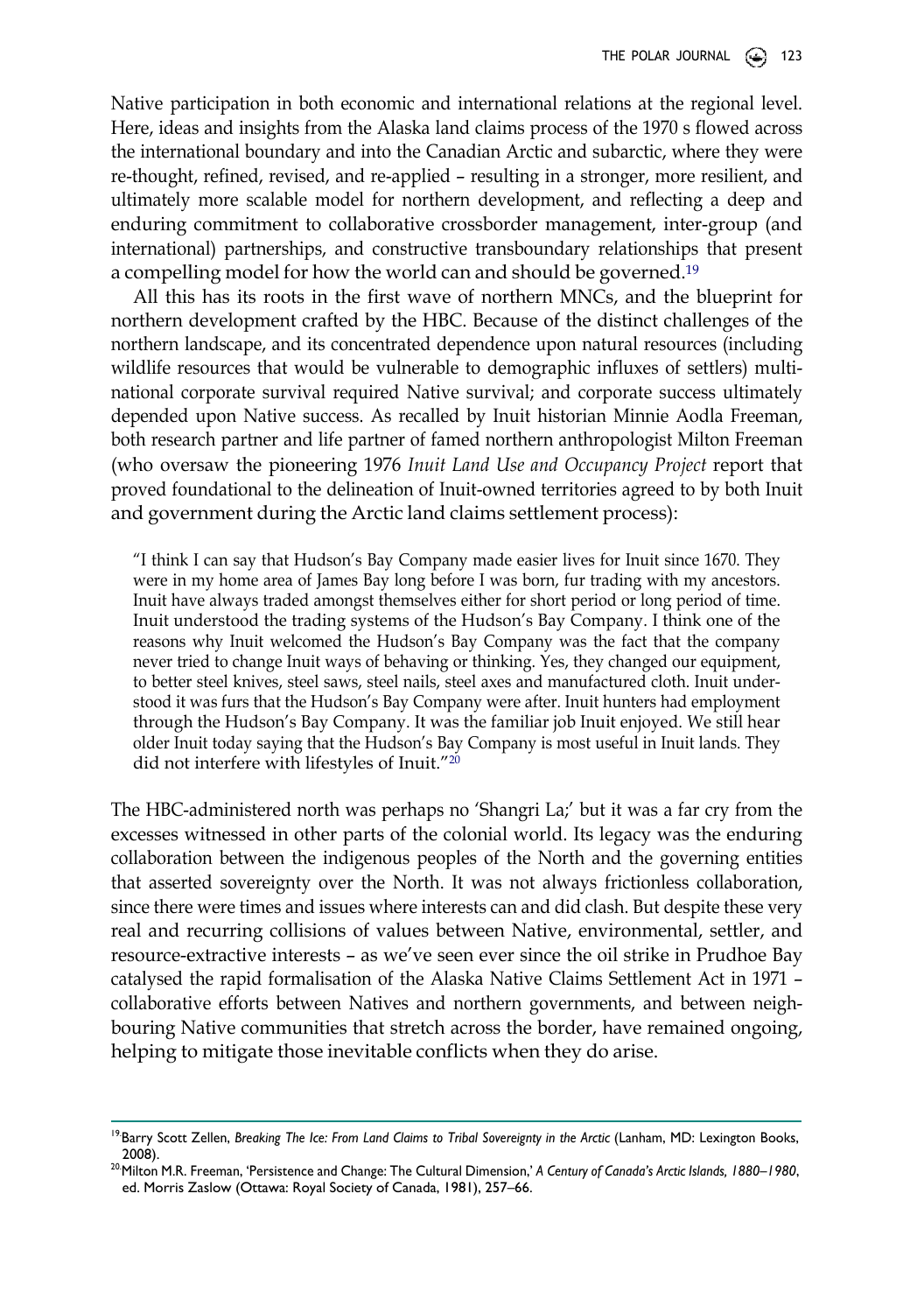## **Land claims, co-management, and contemporary arctic collaboration**

 modern economy, and at the same time to abolish aboriginal title while modernising with some scepticism by indigenous leaders as a tool of assimilation, and there remains When ANCSA was enacted in 1971, it sought to quickly bring Alaska Natives into the Native land ownership, making it possible to fully develop the state's natural resources and in particular to build the trans-Alaska pipeline.<sup>21</sup> Because these objectives were largely economic, its corporate model became its defining and most transformative characteristic – not without controversy, since the corporate model was rightly viewed a continuing debate over the appropriateness of the corporate model to the indigenous north as a wave of retribalization continues to challenge it. (Berger, 1985; Zellen, 2008) ANCSA formally extinguished aboriginal rights, title, and claims to traditional lands in the state, while formally transferring fee-simple title to 44 million acres – or some twelve percent of the state's land base – to Alaska Natives, with 962.5 USD million in compensation for the lands ceded to the state, 500 USD million of which was to be derived from future oil royalties – as a result of which over half the 'compensation' was to be derived from resources extracted from the Inupiat homeland – an irony not missed by Alaska Natives.(Tundra Times, 1991; Zellen, 2008) ANCSA also created 12 regional Native corporations (and later a 13th for non-resident Alaska Natives), and over 200 village corporations to manage these lands and financial resources. These new corporate structures introduced a brand new language and culture, as well as a new system of managing lands and resources that seemed, to many, to be at variance with the traditional cultures of the region and their traditional subsistence economy.

 Native hands, that young Natives would be automatically enrolled as shareholders upon north, as well as the new corporate structures created and the sizeable land quantum formally transferred to Alaska Natives. But they also took note of the continuing threat thus successfully modified the land claims concept, so that its structure would thenceforth On the Canadian side of the international boundary that divides Arctic North America, lessons from the Alaska land claims experience and its initial structural flaws were closely studied, and this crossborder flow of ideas and insight influenced a new model for land claims settlements that ensured Native lands and corporations would always remain in adulthood, and that subsistence would forever be protected on both Native-owned lands as well as adjacent government lands. The Alaska experience thus proved critical in guiding Canadian Natives forward in their quest to assert, and protect, their Aboriginal rights. Just across the border from Alaska, the Inuvialuit of the Western Canadian Arctic – many of whom were descendants of early 20th-century Inupiat settlers as chronicled by McGhee – had a front row seat to ANCSA, and were impressed by all the money that was flowing to indigenous culture, and the lack of adequate protections of subsistence rights, traditional culture, and environmental protection, and were determined to do better. The Inuvialuit include a natural institutional balancing – not unlike our own balance of powers concept – that has enabled a greater commitment to cultural and environmental [protections.22](https://protections.22) But

<sup>21.</sup>Claus-M. Naske and Herman E. Slotnick, *Alaska: A History* (Norman: University of Oklahoma Press, 2014), Third Edition; Barry Scott Zellen, *Breaking The Ice: From Land Claims to Tribal Sovereignty in the Arctic* (Lanham, MD:

Lexington Books, 2008).<br><sup>22</sup>Barry Scott Zellen, *Breaking The Ice: From Land Claims to Tribal Sovereignty in the Arctic (Lanham, MD: Lexington Books,* 2008).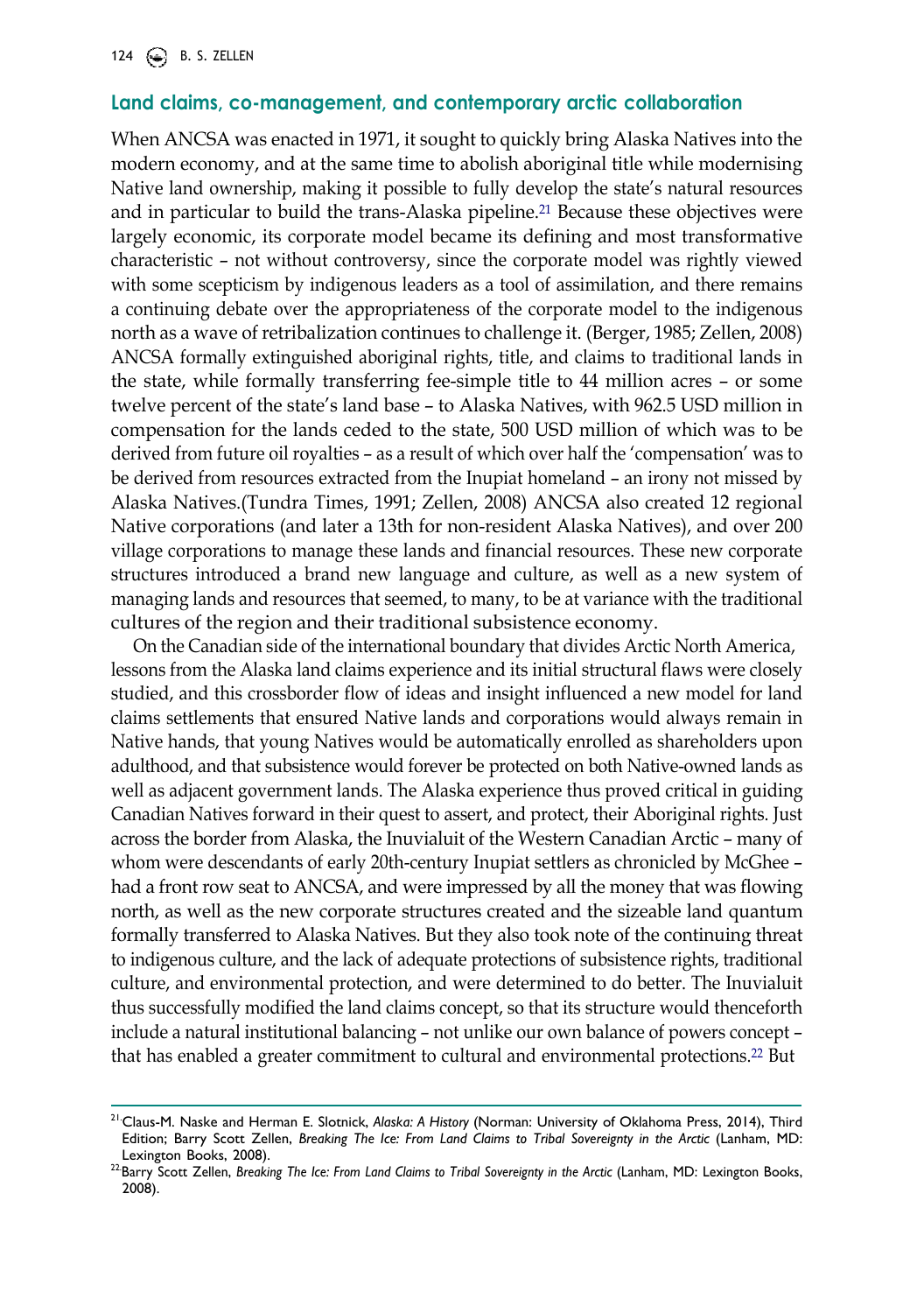chose to pursue their own regional land claim – and thereby gain some control over the exploration in their lands. But Nunavut remained far more isolated than the Western Arctic one issue that was not yet on the table in the late 1970 s and early 1980 s when the Inuvialuit intense oil boom in their homeland – was the establishment of new institutions for autonomous, meaningful, effective aboriginal self-government, something that the Inuit of the central and eastern Arctic – the future Nunavut territory – decided to wait for. The Inuvialuit felt they did not have the luxury of time given the frenetic pace of oil and gas and under much less external pressure to develop, thus providing more time to re-think, and renegotiate, the land claims model.

By the time the states turned to the Arctic region for sovereign expansion, they did so more gently and less muscularly than they did in other parts of the world – guided not only by their still maturing recognition of indigenous rights which has enabled them to expand while integrating northern indigenous peoples largely intact into their constitutional structures, but also to the enduring, resource-based northern political economy long in place, having been nurtured by the chartered companies which enjoyed their quasi-sovereign dominion over their northern territories for so many generations. The northern tranquillity observed by so many to define the Arctic region as a whole, known widely as 'Arctic Exceptionalism', owes much then to the mutual reciprocity of commerce embraced by the HBC, with its deep historic roots dating back centuries.

 feature not only of the Western Arctic but the entire Arctic littoral of North America, posts, and reflective of the very dynamic and integrative 'Dene/Inuit interface' of the Land claims and their evolving integration of Native corporations and Tribe-State comanagement organisations, augmented by increasingly powerful institutions of Native self-governance, have taken this reciprocity even further. The Inuvialuit land claim presents a substantial evolutionary leap beyond the Alaska land claim which inspired it, with many prescient and enduring advances in collaborative management and stronger protections of Native lands and traditions missing from the Alaska claim. Had the Inuvialuit not so enthusiastically embraced and constructively improved the land claims model, with Native corporations at its core (but not to the exclusion of traditional values as seen in ANCSA), the many structural weaknesses of the Alaska land claim<sup>23</sup> might well have doomed the model altogether. Blatchford has noted how the very land claim model that has transformed the political economy of Alaska, Yukon, NWT, Nunavut, and northern Labrador would ultimately be rejected by Indian Country in the 'lower 48' as a flawed model, where corporations are viewed with much more scepticism and as contrary to Native values – but in the Arctic, it has become a central and evolving blueprint for strengthening the bond between First Nations and the state, and a defining a vast and increasingly strategic region of not only the North, but of the world. This embrace of, effort to improve, and continuing process of reforming the land claim model as it flowed from the Inupiat to the Inuvialuit and on to Nunavut and Nunatsiavut is a reflection of the collaborative mechanism that defines the Western Arctic, reminiscent of the integrative and symbiotic dynamic of HBC and North West Company trading

<sup>&</sup>lt;sup>23.</sup>Thomas R. Berger, Village Journey: The Report of the Alaska Native Review Commission (New York: Hill and Wang, 1985); Edgar Blatchford, "Alaska Native Claims Settlement Act and the Unresolved Issues of Profit Sharing, Corporate Democracy, and the New Generations of Alaska Natives," University of Alaska, Fairbanks Doctoral Thesis, 2013.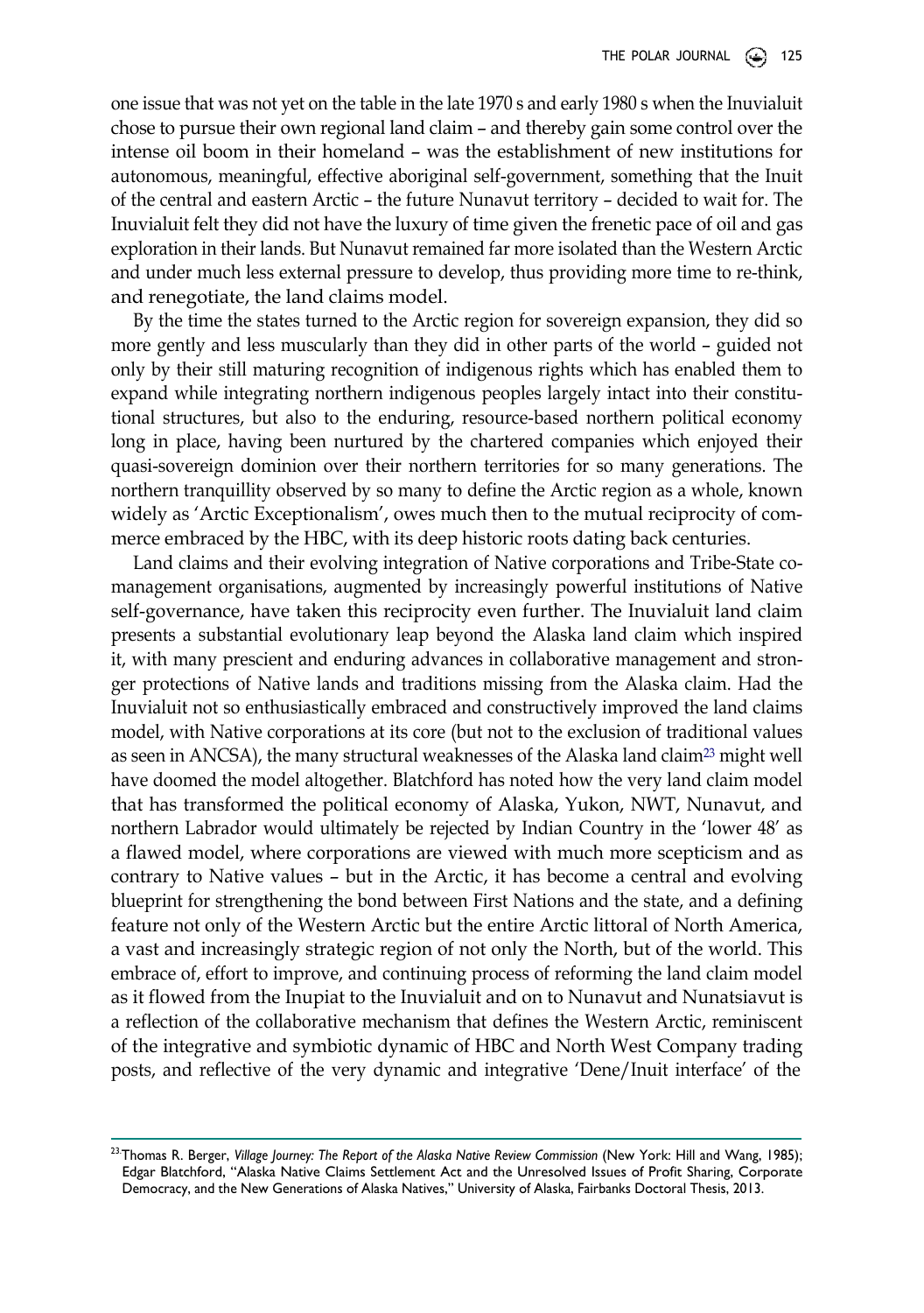Mackenzie Delta as described by William C. Wonders in his pioneering work on the region a generation ago.24

 Inuvialuit-Inupiat Polar Bear Management Agreement in the Southern Beaufort Sea, When the land claims movement swept across the Arctic coast, starting in Alaska in 1971, culminating with the birth of the Nunavut territory a generation later in 1999, it illustrated the Arctic region's propensity for accommodation and reconciliation, for welcoming diversity and inclusion, and for collaborative problem-solving and comanagement with both governments as well as MNCs. This would reflect the enduring legacy of the early pioneers in northern economic development, and some of the world's very first MNCs – the chartered companies of the North. This collaborative spirit is evident today in the close collaborative relationship between the Inupiat and the Inuvialuit, who have partnered on numerous crossborder issues – including the and the Inuvialuit-Inupiat Beaufort Sea Beluga Whale Agreement – and whose collaboration extended to the resumption of bowhead whale harvesting by the Inuvialuit during the 1990 s, when community-to-community exchanges ensured the transfer of traditional knowledge required for a successful and safe restoration of bowhead hunting.

 forged across decades of collaboration between traditional adversaries, to form It is equally evident in the complex (and occasionally prickly) relationship between the Inuit and the Dene along Wonders' 'Dene/Inuit interface,' a history that includes intertribal warfare as evident at the tragedy of Bloody Falls during Samuel Hearne's fateful expedition but which also includes a longstanding (but ultimately unsuccessful) effort, a 'Western Arctic Regional Municipality' (WARM) to jointly govern Dene and Inuit in the Western Arctic. While WARM never came to fruition, the many regional land claims settlements in the Dene territories to the south of the Inuvialuit Settlement Region (ISR) closely resemble the Inuvialuit Final Agreement, and in the wake of these settlements we've witnessed a resurgence in MNC activities across the Dene Homeland, in both the mining and petroleum sectors, as evident in the ongoing Dene collaboration with, and participation, in Canadian Zinc's – now known as NorZinc – efforts to bring the Prairie Creek Mine back into production in the Deh Cho region, or in the expanding Diamond mining sector north of Great Slave Lake.

## **At the co-management table: tribes and states share the stage, and increasingly unite their voice**

 region starting in 2004, now with Native groups sitting at both sides of the table, represent-Indeed, one generation after Berger's Mackenzie Valley Pipeline Inquiry effectively blocked resource development in the Western Arctic for a decade, the Mackenzie Gas Project (MGP) would hold a new round of consultations in the very same communities of the ing both the corporate stakeholders hoping to extract and transport natural gas up the Mackenzie River to southern markets (as one-third equity owners via the Aboriginal Pipeline Group) as well as the local communities grappling with the effects on traditional subsistence activities and the natural environment. The effort proved successful procedurally, and in 2011 the Mackenzie Valley pipeline was granted federal cabinet approval, and

 *Honour of Morris Zaslow*, ed., K.S. Coates and W.R. Morrison (Toronto: University of Toronto Press, 1989), 245–60. 24.William C. Wonders, "The Dene/Inuit Interface in Canada's Western Arctic, NWT," in *For Purposes of Dominion: Essays in*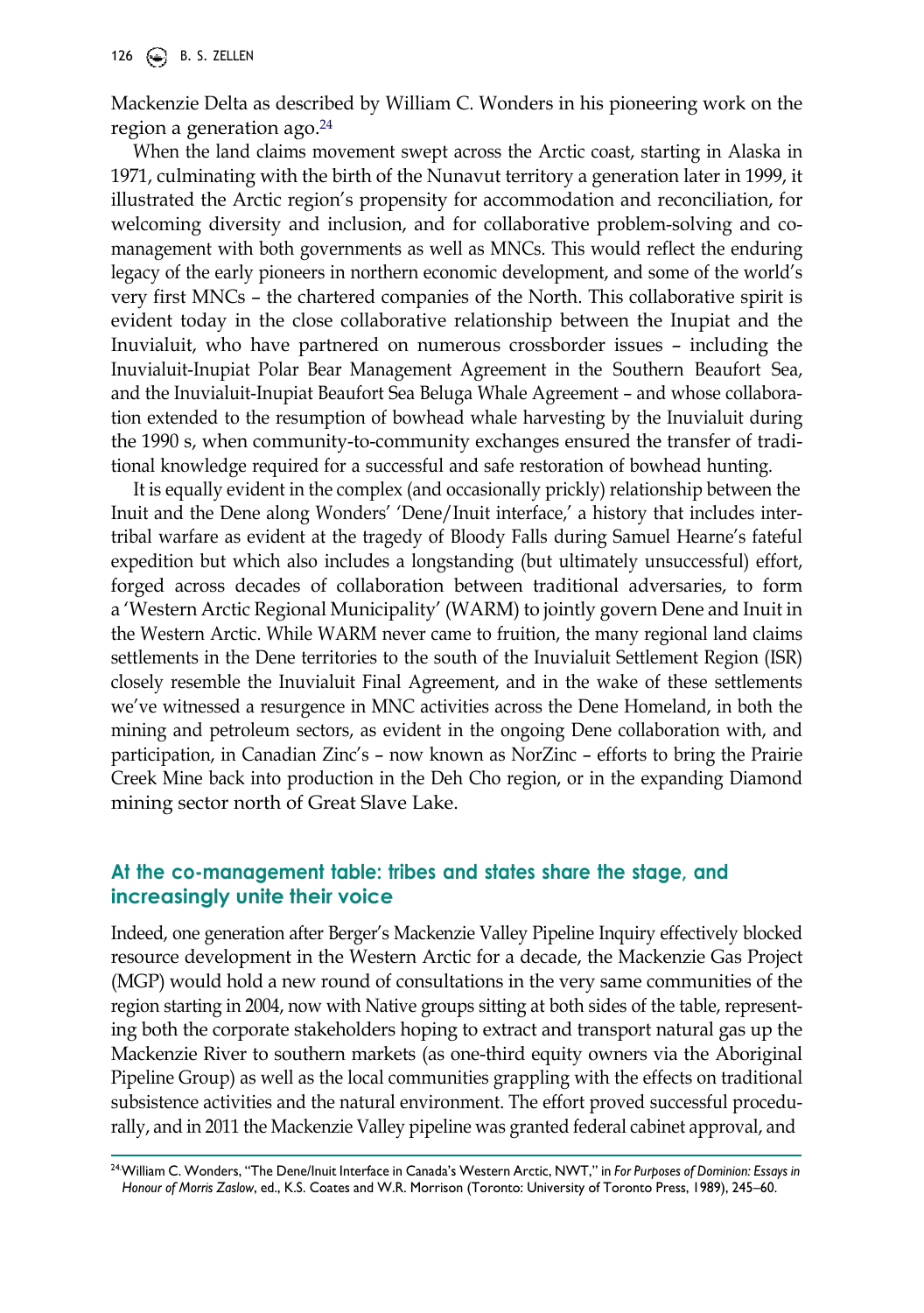inclusive of Native interests, as diverse as they were, but it had consumed so much time that ultimately dooming the project. But it remains no less illustrative of the tectonic shift in the hope to deliver on its ambition to construct a Native-owned pipeline, built by Native- marketplace, but it nonetheless illustrated that a fundamental transformation of the norththe National Energy Board granted a Certificate of Public Convenience and Necessity. But by then gas prices had collapsed, and the economics of the pipeline were no longer attractive, so the victory was pyrrhic – the consultation process was now beyond doubt the underlying market fundamentals had transformed before its favourable conclusion, Arctic's political economy that had taken place since the first Mackenzie Valley Pipeline Inquiry in the 1970 s, and the maturation of Native participation in Arctic development (now as a major equity participant).Like WARM, MGP would ultimately fall short of its owned contractors, transporting natural gas from Native-owned lands, to the global ern political economy had occurred, with the emergence of Natives as dominant economic actors with interests that now aligned, at least in part, with MNCs – and not just as opponents to the development efforts of the MNCs.

Just as the early chartered companies of the colonial-era Arctic found their success tied to the survival of Native peoples and their cultures, contemporary MNCs, whether mining or oil extractive industries, recognise that the post-land claims Arctic has endowed Native communities with powerful levers requiring continued collaboration and engagement, in order for MNCs to operate, and this has resulted in a slew of environmental reviews and assessments, and countless economic participation agreements bringing much-needed training and employment to Native communities. Nativeowned subsidiaries enjoy preferential contracting obligations that ensure meaningful Native economic participation, providing further economic stimulus to Native communities across the Arctic and sub-Arctic. It's not just mainland North America, but across Baffin Bay in Greenland where we see a continued effort at integrating Natives in the many economic opportunities of the globalising Arctic, including commercial fisheries as well as mineral and petroleum extractions. While there is room for further progress in Russia and Fennoscandia to achieve parity in Native participation with Arctic North America, the ideals of co-management and the realities of Arctic globalisation converge there as well, with MNCs and the state increasingly cognisant of, and respectful towards, Native participation in their ventures.

 meaningful economic participation in economic activities (with equity ownership of Native corporations) has now been emulated all across the Arctic, as is evident in many of the more with ongoing efforts to align Greenlandic aspirations for autonomy – and increasingly even further east in the partitioned Sami homeland of Fennoscandia and the homelands of the Indeed, such a collaborative model based on co-management of lands and resources and recent land claim settlement areas, from Nunavut and Nunatsiavut to the east to the many Dene and Yukon First Nations settlement areas to the south, and which aligns significantly independence – with Danish national policies. While there is much room for improvement many indigenous peoples of the Russian Arctic even further east, many of the collaborative structures pioneered by the Alaska land claim, and refined by the Inuvialuit land claim, and augmented by the Nunavut land claim with the formation of the Nunavut Territory, have now been emulated even further east, as evident in the evolving consensus between Greenlanders and Denmark on expanding autonomous Home Rule in the direction of more independent Self Rule – all rooted in the shared, symbiotic relationships not only between neighbouring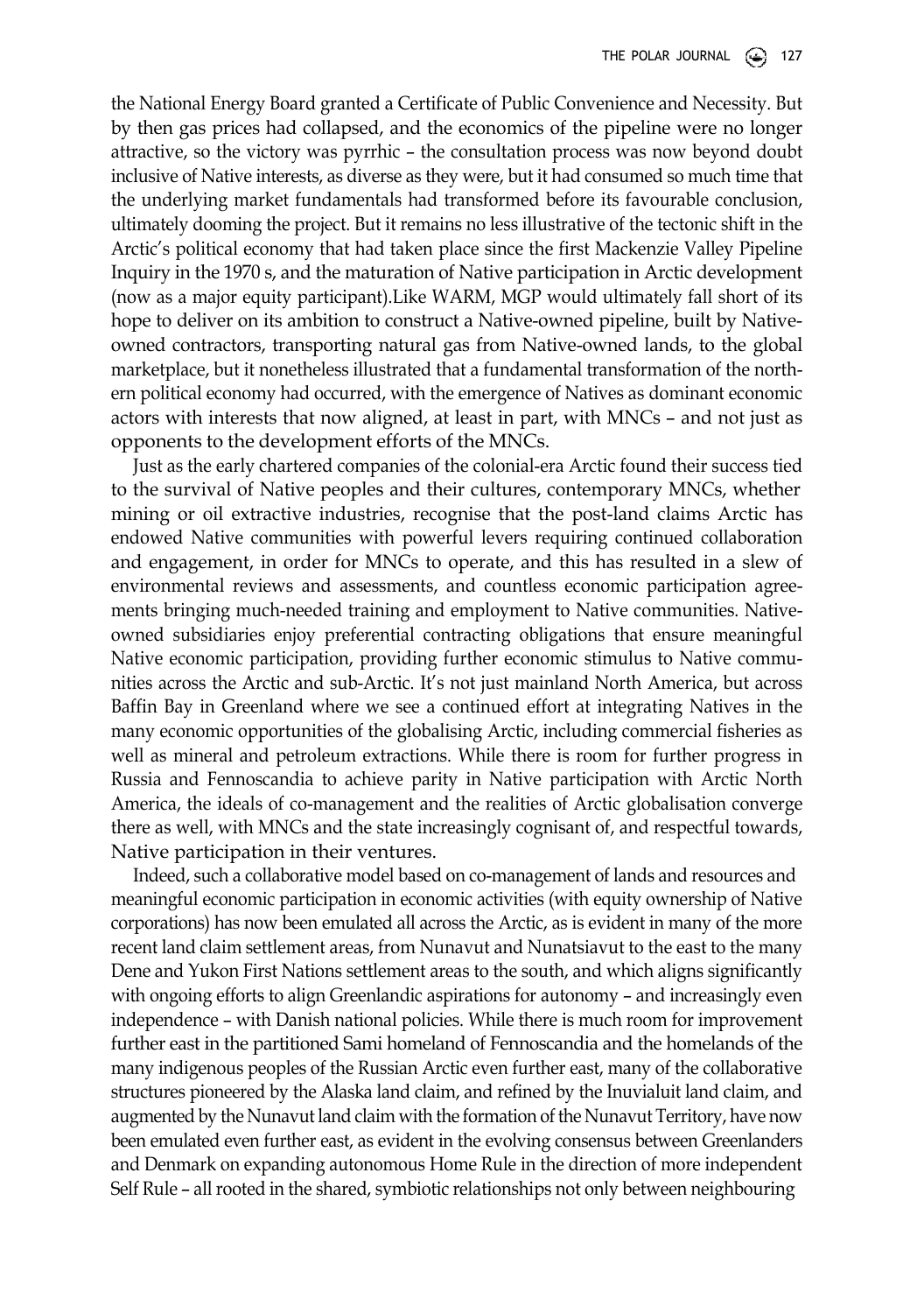128 **a** B. S. ZELLEN

 seeding the emergence of today's governing structures and Native corporations, and embra- co-management between tribe and state as a paradigm for not only domestic governance at Natives (such as the Inuit and Dene) but between Natives and settlers, whose interrelationships have evolved over time to become increasingly mutual, fostered by the reciprocal, transactional, and collaborative foundation of the colonial-era chartered companies like HBC and Royal Greenland Trading Department, and to a lesser degree the Russian-America Company, and their networks of trading posts that dotted the Arctic landscape – cing the same mutual commitment to collaboratively governing and co-managing the North that we find dominates the globalising political economy of the Arctic today. It is this foundation that sustains, and ensures the endurance of, 'Arctic Exceptionalism', and positions the local and regional level, but for international diplomacy itself, as seen at the Arctic Council. With such long, deep, and enduring roots, one can safely predict that 'Arctic Exceptionalism' will endure, even as interstate tensions in the Arctic rise. Indeed, as state rivalries and nationalism re-assert themselves around the world, we can turn to 'Arctic Exceptionalism' and its exceptionally long and collaborative history as a model for all the world.

# **Disclosure statement**

No potential conflict of interest was reported by the author.

# **Bibliography**

- Arnold, C. "The Legacy of Unjust and Illegal Treatment of Unangan during World War II and Its Place in Unangan History.*"* Master's Thesis, University of Kansas, Department of Global Indigenous Nations Studies, 2011.
- Berger, T.R. *Northern Frontier, Northern Homeland: The Report of the Mackenzie Valley Pipeline Inquiry*. Ottawa: Minister of Supply and Services Canada, 1977.
- Berger, T.R. *Village Journey: The Report of the Alaska Native Review Commission*. New York: Hill and Wang, 1985.
- Berger, T.R. "Conciliator's Final Report." Nunavut Land Claims Agreement Implementation Contract Negotiations for the Second Planning Period 2003-2013, March 1, 2006. 2006. [https://www.tunngavik.com/documents/publications/2006-03-01%20Thomas%20Berger%](https://www.tunngavik.com/documents/publications/2006-03-01%20Thomas%20Berger) 20Final%20Report%20ENG.pdf.
- Blatchford, E. "Alaska Native Claims Settlement Act and the Unresolved Issues of Profit Sharing, Corporate Democracy, and the New Generations of Alaska Natives." Doctoral Thesis, University of Alaska, Fairbanks, 2013.
- Bockstoce, J.R. Furs and Frontiers in the Far North: The Contest among Native and Foreign Nations  *for the Bering Strait Fur Trade*. New Haven: Yale University Press, 2009.
- Bogoyavlenskiy, D., and A. Siggner. "Arctic Demography." Chapter 2 In *Arctic Human Development Report*, Níels Einarsson, J.L.Larsen, A. Nilsson, and O.R. Young, eds. 27–41. Akureyri: StefanssonArctic Institute, 2004. .
- Boraas, A., and A. Leggett. "Dena'ina Resistance to Russian Hegemony, Late Eighteenth and Ninetenth Centuries: Cook Inlet, Alaska." *Ethnohistory* 60, no. 3 (2013): 485–504.
- Bay Company, 1670–1763." *Canadian Journal of Law and Society* 26, no. 1 (2011): 25–50. Cavanagh, E. "A Company with Sovereignty and Subjects of Its Own? the Case of the Hudson's
- CBC Radio. "Lawyer Thomas Berger on How Yukon's Peel Watershed 'Was Saved'." *CBC News*, February 4, 2018. <https://www.cbc.ca/news/canada/north/thomas-berger-peel-watershed-scoc-1>. 4517112.
- *Studies (Surabu Kenkyu)* 25 (1980): 1–25. (Sapporo: Hokkaido University). Dmytryshyn, B. "Russian Expansion to the Pacific, 1580-1700: A Historiographical Review." *Slavic*